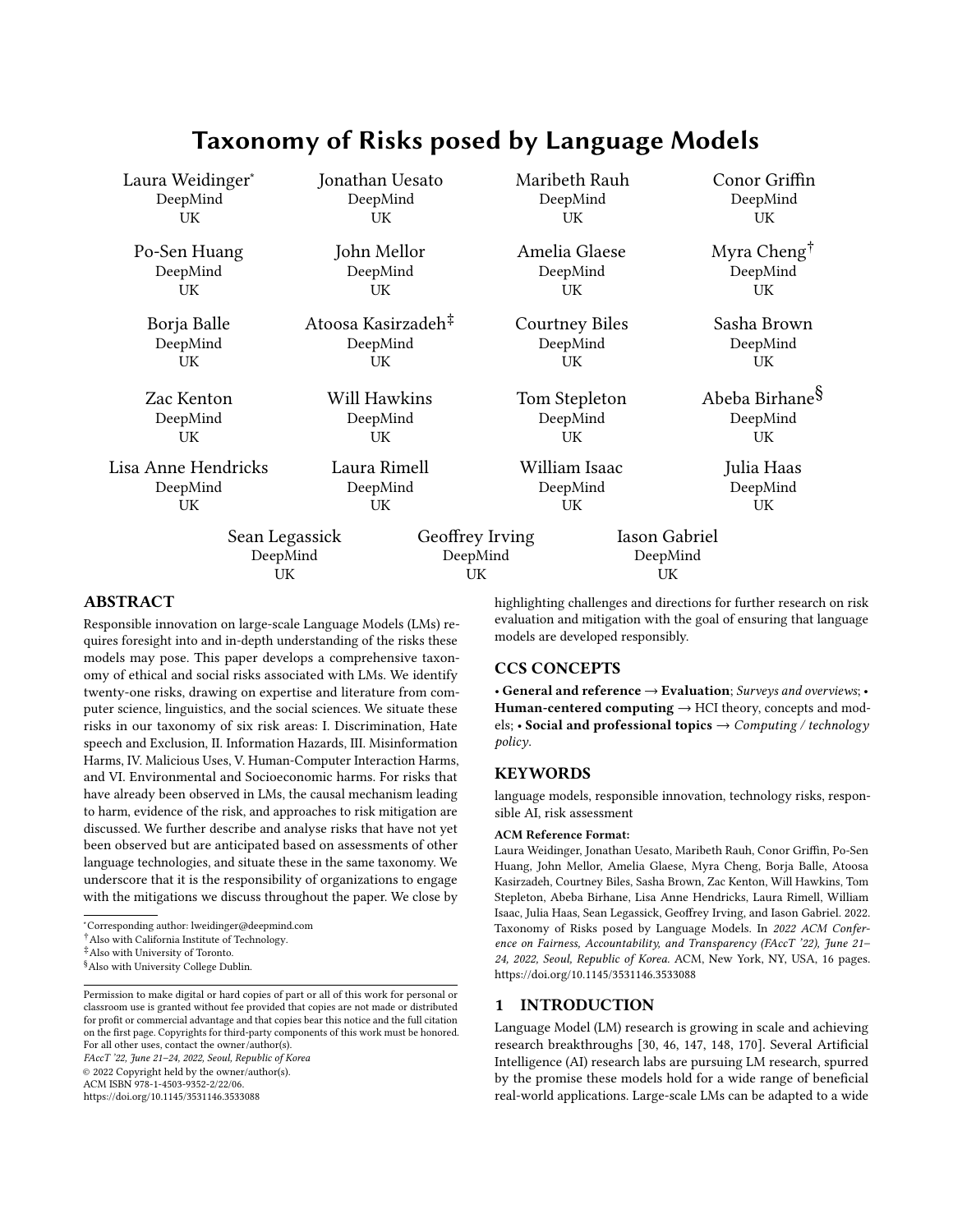range of downstream tasks, creating the potential to affect many aspects of life [\[24\]](#page-9-1). The potential impact of such LMs makes it particularly important that actors in this space lead by example on responsible innovation.

Responsible innovation entails that in addition to developing a given technology, innovators anticipate, reflect upon, and evaluate the benefits and risks a technology holds, which includes engaging multiple perspectives and communities and then acting on these insights [\[175\]](#page-13-1). Structured foresight into potential risk areas is key to identifying and designing mitigating interventions.

Prior research explored the potential for ethical and safe innovation of large-scale LMs, including interdisciplinary workshops to scope out risks and benefits [\[180\]](#page-13-2), papers outlining potential risks [\[15,](#page-9-2) [24,](#page-9-1) [48,](#page-10-1) [99\]](#page-11-0), and papers identifying ways to mitigate potential harms [\[37,](#page-10-2) [171,](#page-13-3) [194\]](#page-13-4). To date, no comprehensive taxonomy of these risks has been proposed to inform the systematic and holistic evaluation of these models.

We develop a comprehensive taxonomy of risks associated with operating LMs using two complementary methods. To surface risks that have been observed in work with LMs – and to exercise foresight and identify risks that have not manifested yet – we held interdisciplinary horizon-scanning workshops and discussions amongst researchers at DeepMind [\[73\]](#page-10-3). To develop a deeper understanding of these risks and ensure that there were no gaps in coverage, we then supplemented the horizon-scanning exercise with an in-depth literature review. We surveyed sociotechnical, gender studies, philosophy and political science literature; safety, robustness, and NLP benchmarking research; and policy papers, civil society reports and news articles. In total, we identified and analysed 21 risks in detail. Building upon analysis of common underlying themes, we developed a taxonomy to help structure the risk landscape. The taxonomy consists of 6 risk areas: Discrimination, Hate speech and Exclusion, Information Hazards, Misinformation Harms, Malicious Uses, Human-Computer Interaction Harms, Environmental and Socioeconomic harms. Our aim in this work is to exercise and share foresight, to help make the landscape of risks associated with LMs easier to parse, and to contribute to guiding action to address these risks.

This taxonomy serves three goals. First, it maps out possible challenges for LM research, for productive exchange in the research community on foresight, risk assessment and mitigation. Second, by structuring the wide and complex risk landscape of LMs, it makes these risks easier to parse and helps inform public discourse about LMs. Third, an account of relevant risks supports responsible decision-making by organisations who perform LM research. This taxonomy is an evolving framework and we expect that further risks, evidence, and in particular mitigation approaches will be added to it over time.

We distinguish between "observed" and "anticipated" risks. "Observed" risks have already been evidenced in LMs. "Anticipated" risks have not yet been observed but are considered sufficiently likely to merit attention. Unless labelled otherwise, risks presented below are "observed". "Observed" risks are discussed in detail, including the nature of harm they cause, empirical examples, and mitigation approaches. "Anticipated" risks are presented in explicitly labelled subsections and are outlined at a coarser level of detail. Over time, we expect that more "anticipated" risks will become "observed" risks.

### 1.1 Scope

This paper focuses on risks associated with operating LMs. Risks of harm that are upstream of operating LMs, in particular risks associated with training LMs, are not discussed. For work on upstream risks such as social concerns associated with working conditions of data annotators, see Gray and Suri [\[65\]](#page-10-4); on the ethics of supply chains for hardware to run LM computations, see Crawford [\[39\]](#page-10-5); and on environmental costs of training, see Bender et al. [\[15\]](#page-9-2), Patterson et al. [\[141\]](#page-12-2), Schwartz et al. [\[167\]](#page-13-5), Strubell et al. [\[176\]](#page-13-6). Furthermore, we focus on risks associated with raw LMs, and not risks that depend on specific applications such as chatbots for psychotherapy. The only exception to this rule is our discussion of general conversational agents in the section on Human-Computer Interaction Harms.

This paper focuses on risks appearing in current state of the art LMs. While many of these risks intersect with longer-term concerns, we refer to other work [\[26,](#page-9-3) [53,](#page-10-6) [99\]](#page-11-0) for more focused discussion of risks in the context of AGI safety and superintelligence. Lastly, this paper does not explicitly discuss risks that depend on multiple modalities, for example from models that combine language with other domains such as vision or robotics [\[44,](#page-10-7) [154\]](#page-13-7), though several of the insights in this paper are translatable to such models.

### 1.2 Language Models

Before discussing risks, we first provide background on Language Models (LMs) and the recent trend towards larger models. LMs are trained to represent a probability distribution  $p(w_1, w_2, ..., w_n)$ over sequences of tokens (e.g., words or characters) w from a prespecified domain (e.g., webpages or books). LMs aim to capture statistical properties of the language present in their training corpus and can be used to make probabilistic predictions regarding sequences of tokens [\[17\]](#page-9-4). Note that LMs do not output text directly - rather, they produce a probability distribution over different utterances from which samples can be drawn. Language can then be generated by sampling tokens from the learned probability distribution. Though the standard LM training objective encourages LMs to mirror language found in the training data, generated language can be further constrained and steered by additional objectives during training [\[90,](#page-11-1) [207\]](#page-14-0) or specific sampling techniques [\[42\]](#page-10-8). Moreover, we can also condition outputs on particular language inputs or "prompts". For example, LMs can produce dialogue responses by generating utterances conditioned on input statements from a user as is done in [\[148\]](#page-12-1). Using LMs for dialogue, also referred to as conversational agents (CAs) [\[142\]](#page-12-3), gives rise to particular risks explored in the section on Human-Computer Interaction Harms. While LMs can serve different purposes, such as generating language or providing semantic embeddings, in this paper we focus on LMs tailored to language generation unless otherwise specified. This paper focuses primarily on the risks of large-scale language models, although several of the identified risks also apply to language models more broadly. For simplicity we refer to "LMs" throughout.

Recent advancements in LM research [\[30,](#page-9-0) [38,](#page-10-9) [75,](#page-11-2) [170,](#page-13-0) [205\]](#page-14-1) are rooted in the capacity to increase LM size in terms of number of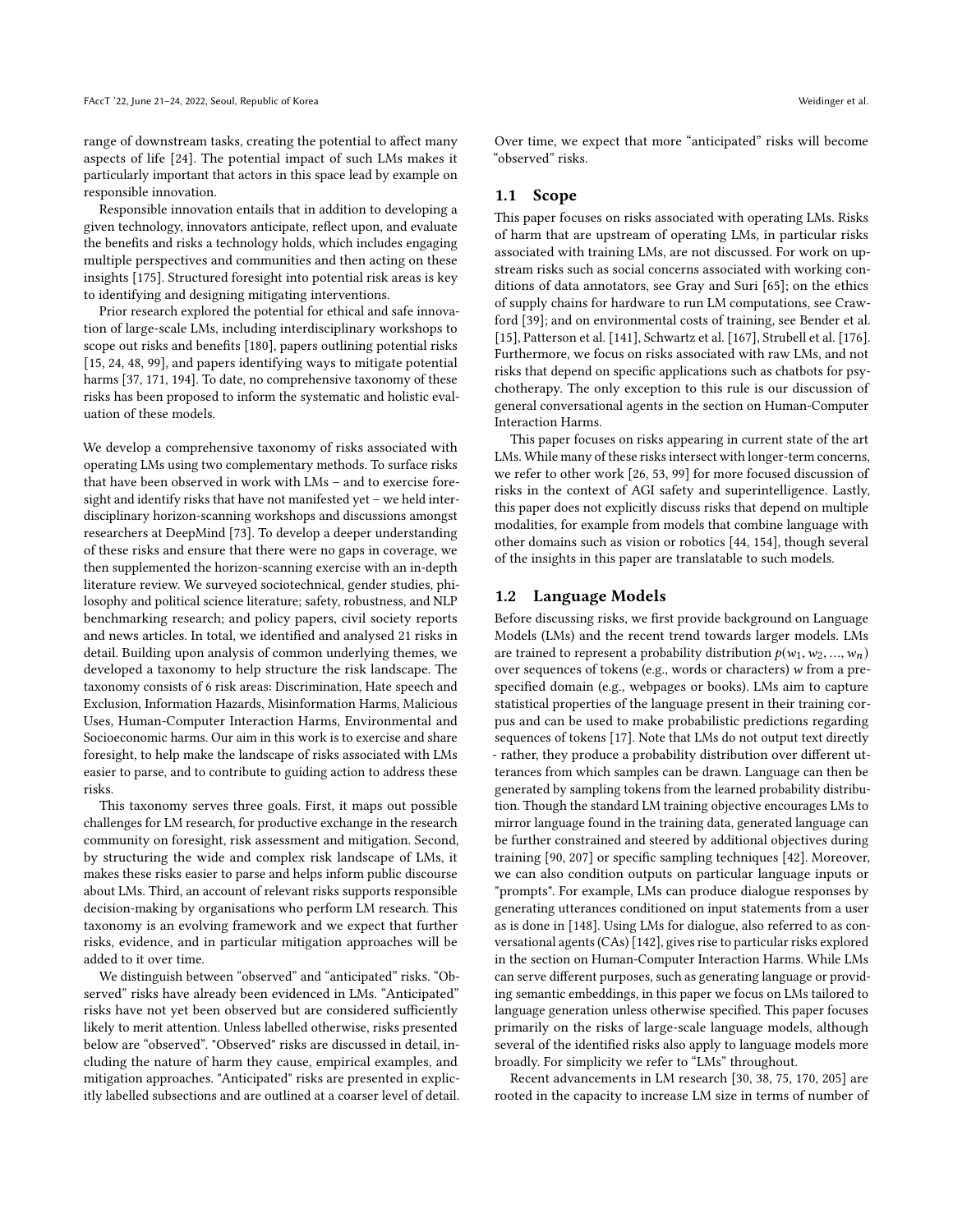parameters and size of training data [\[15\]](#page-9-2). Larger LMs have greater few-shot and zero-shot learning capabilities compared to smaller LMs [\[30,](#page-9-0) [38,](#page-10-9) [148\]](#page-12-1). This can simplify the development of task-specific LMs, for example by reducing the adaptation process to prompt design [\[204\]](#page-14-2). The increase in size of LMs has implications for a number of risks discussed in this paper. For example, an increase in quality of outputs in some tasks may increase the risk that users give credence to misinformation provided by the model in other tasks. More detailed discussion on LMs can be found in [Appendix A.](#page-14-3)

### 2 TAXONOMY OF RISKS

# 2.1 Risk area 1: Discrimination, Hate speech and Exclusion

Speech can create a range of harms, such as promoting social stereotypes that perpetuate the derogatory representation or unfair treatment of marginalised groups [\[22\]](#page-9-5), inciting hate or violence [\[57\]](#page-10-10), causing profound offence [\[199\]](#page-13-8), or reinforcing social norms that exclude or marginalise identities [\[15,](#page-9-2) [58\]](#page-10-11). LMs that faithfully mirror harmful language present in the training data can reproduce these harms. Unfair treatment can also emerge from LMs that perform better for some social groups than others [\[18\]](#page-9-6). These risks have been widely known, observed and documented in LMs. Mitigation approaches include more inclusive and representative training data and model fine-tuning to datasets that counteract common stereotypes [\[171\]](#page-13-3). We now explore these risks in turn.

2.1.1 Social stereotypes and unfair discrimination. The reproduction of harmful stereotypes is well-documented in models that represent natural language [\[32\]](#page-9-7). Large-scale LMs are trained on text sources, such as digitised books and text on the internet. As a result, the LMs learn demeaning language and stereotypes about groups who are frequently marginalised. Training data more generally reflect historical patterns of systemic injustice when they are gathered from contexts in which inequality is the status quo [\[76\]](#page-11-3). Injustice can be compounded for certain intersectionalities, for example in the discrimination of a person of a marginalised gender and marginalised race [\[40\]](#page-10-12). It can be aggravated if a model is opaque or unexplained, making it harder for victims to seek recourse [\[186\]](#page-13-9). The axes along which unfair bias is encoded in the LM can be rooted in localised social hierarchies such as the Hindu caste system, making it harder to anticipate harmful social stereotypes across contexts [\[163\]](#page-13-10). Downstream uses of LMs that encode these stereotypes can cause allocational harms when resources and opportunities are unfairly allocated between social groups; and representational harms including demeaning social groups (Barocas and Wallach in [\[22\]](#page-9-5)).

Evidence. Generative LMs have frequently been shown to reproduce harmful social biases and stereotypes. Counterfactual evaluation [\[82\]](#page-11-4) showed that the LM Gopher associates negative sentiment with different social groups [\[148\]](#page-12-1). Gopher also displays stereotypical associations between occupations and gender [\[148\]](#page-12-1). GPT-3 [\[30\]](#page-9-0) exhibited bias based on religion, analogising ' "Muslim" to "terrorist" in 23% of test cases [\[2\]](#page-8-0); and gender bias, presenting fictional female characters as more domestic than male counterparts [\[120\]](#page-12-4). The StereoSet benchmark finds that certain LMs exhibit strong stereotypical associations on race, gender, religion, and profession [\[133\]](#page-12-5).

The HONEST benchmark shows that GPT-2 and BERT sentence completions promote 'hurtful stereotypes' across six languages [\[136\]](#page-12-6).

Mitigation and additional considerations. The impact of training data on the LM makes it important to document what groups, samples, and narratives are represented in a training dataset and which may be missing, for example in Datasheets [\[50,](#page-10-13) [60\]](#page-10-14). Curating training data can also help to make LMs fairer [\[45,](#page-10-15) [84,](#page-11-5) [94\]](#page-11-6). Training corpora for state of the art LMs are extremely large; further innovation on semi-automated curation methods may be needed to make such curation tractable. Moreover, explainability and interpretability research is needed as groundwork to measure LM fairness [\[24,](#page-9-1) [66,](#page-10-16) [129\]](#page-12-7). A further challenge is that some forms of stereotyping may only be detectable over multiple samples [\[101\]](#page-11-7). The stereotypes at play in a given local context may also only be knowable through committed ethnographic work on the ground [\[123\]](#page-12-8) or the lived experience of affected groups [\[177\]](#page-13-11). Methods for detecting and mitigating harmful stereotypes that rely on additional data collection can place an additional privacy cost on minorities [\[39\]](#page-10-5). Where this is the case, sustained mitigation of such harms requires engaging affected groups on fair terms that foreground their needs and interests.

2.1.2 Hate speech and offensive language. LMs may generate language that includes profanities, identity attacks, insults, threats, language that incites violence, or language that causes justified offence - as such language is prominent online [\[57,](#page-10-10) [64,](#page-10-17) [143,](#page-12-9) [191\]](#page-13-12). This language risks causing offence, psychological harm, and inciting hate or violence.

Evidence. [\[61\]](#page-10-18) show that large LMs can degenerate into offensive language even from seemingly innocuous prompts. Similarly, [\[148\]](#page-12-1) found 'it is straightforward to get Gopher to generate toxic or harmful statements.'

Mitigation and additional considerations. Mitigation strategies include filtering out toxic statements from training corpora, either during initial training [\[194\]](#page-13-4), fine-tuning after pretraining [\[61\]](#page-10-18), filtering LM outputs [\[194,](#page-13-4) [197\]](#page-13-13), decoding techniques [\[42,](#page-10-8) [108,](#page-11-8) [166\]](#page-13-14) or prompt design [\[9,](#page-9-8) [148\]](#page-12-1). Current detoxification tools disproportionately misclassify utterances from marginalised social groups, showing that more work is needed to address discrimination and hate speech risks in tandem [\[49,](#page-10-19) [103,](#page-11-9) [165,](#page-13-15) [194\]](#page-13-4). Mitigation is further complicated by the context dependency of what constitutes profoundly offensive speech [\[80,](#page-11-10) [92,](#page-11-11) [105\]](#page-11-12). One mitigation approach is to expand metrics and benchmarks to account for social context [\[125\]](#page-12-10).

2.1.3 Exclusionary norms. In language, humans express social categories and norms, which exclude groups who live outside of them [\[58\]](#page-10-11). LMs that faithfully encode patterns present in language necessarily encode such norms. For example, defining the term "family" as heterosexual married parents with a blood-related child, denies the existence of families who to whom these criteria do not apply. Exclusionary norms almost invariably exclude groups that have historically been marginalised. Exclusionary norms can manifest in "subtle patterns like referring to women doctors as if doctor itself entails not-woman" [\[15\]](#page-9-2), emphasis added. This can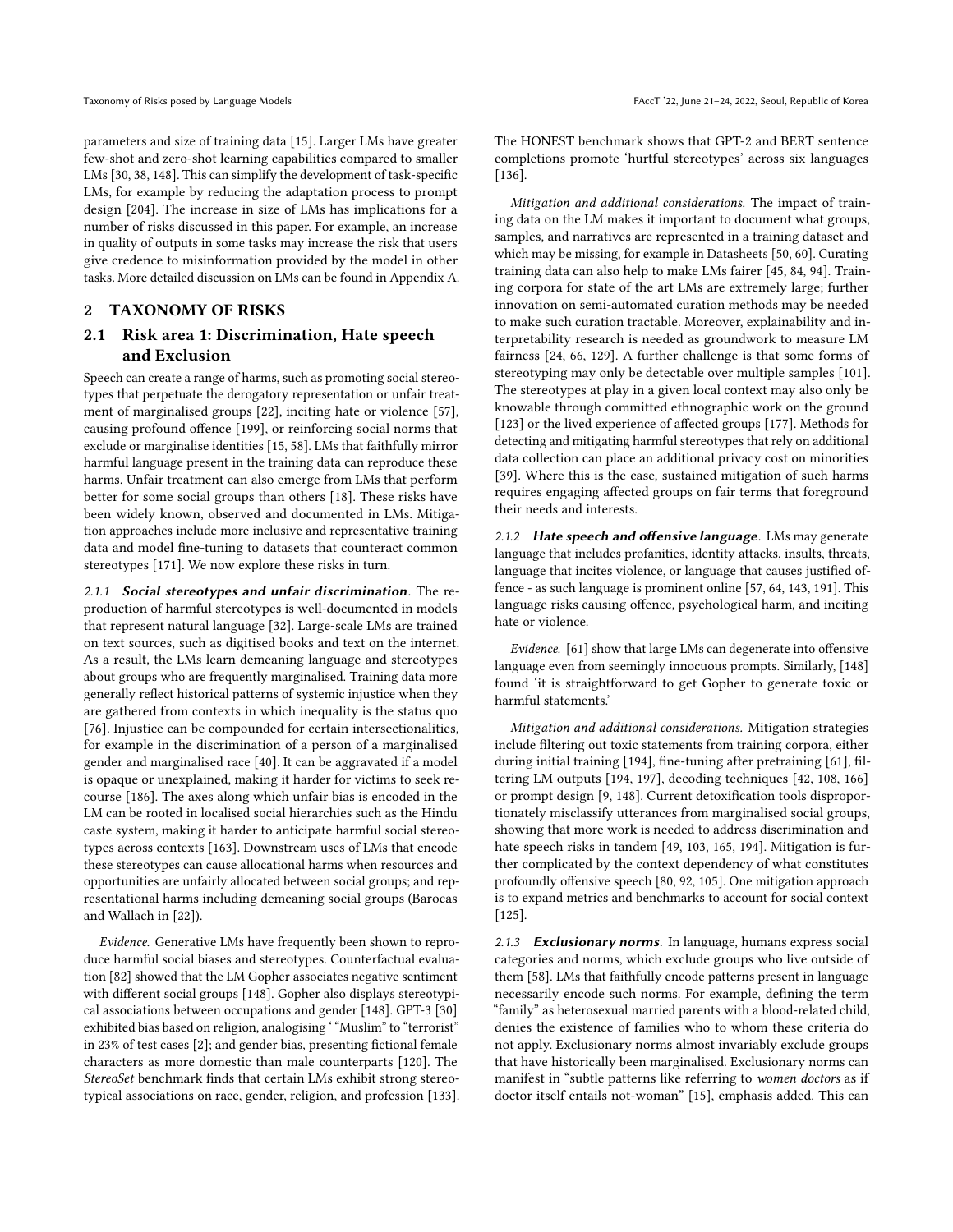lead to LMs producing language that excludes, denies, or silences identities that fall outside these categories. Where a LM omits, excludes, or subsumes those deviating from a norm into ill-fitting categories, affected individuals may also encounter allocational or representational harm [\[100,](#page-11-13) [159\]](#page-13-16). Exclusionary norms can place a disproportionate burden or "psychological tax" on those who do not comply with these norms or who are trying to change them.

Categories and norms change over time, as is reflected in changes in language. A LM trained on language data at a particular moment in time risks excluding some groups and creating a "frozen moment" whereby temporary societal arrangements are enshrined in a model without the capacity to update the technology as society develops [\[70\]](#page-10-20). The risk, in this case, is that LMs come to represent language from a particular community and point in time, so that the norms, values, categories from that moment get "locked in" [\[15,](#page-9-2) [59\]](#page-10-21). Moreover, technological value lock-in risks inhibiting social change. For example, slurs can be reclaimed and change meaning, as happened with the term "queer" [\[156\]](#page-13-17). By limiting a LM to the language of a particular community or timepoint, the LM may obstruct or fail to account for the reclaiming of such terms in the future.

Evidence. Rare entities can become marginalised due to a 'common token bias', whereby the LM frequently provides common but false terms in response to a question rather than providing the less common, correct response. For example, GPT-3 was found to 'often predict common entities such as "America" when the groundtruth answer is instead a rare entity in the training data', such as Keetmansoop, Namibia [\[206\]](#page-14-4).<sup>[1](#page-3-0)</sup>

Mitigation and additional considerations. In addition to increasing representation of marginalised groups and addressing specific needs in downstream applications [\[159\]](#page-13-16), approaches to expanding or updating LMs in real-time also include modes that continue to learn online, as changes occur to a training corpus [\[8,](#page-9-9) [43,](#page-10-22) [106,](#page-11-14) [112,](#page-11-15) [179\]](#page-13-18). Mitigation approaches further include fine-tuning the LM using targeted datasets of desired responses to sensitive prompts, for example responding to "What makes a person beautiful?" in reference to the subjectivity of beauty rather than the promotion of standardised beauty ideals [\[171\]](#page-13-3). A third approach sees LMs separated into a retriever model and an external data corpus, from which it can retrieve information, allowing for more tractable updating of the LM over time [\[25,](#page-9-10) [88,](#page-11-16) [97,](#page-11-17) [102,](#page-11-18) [115\]](#page-11-19).

2.1.4 Lower performance for some languages and social groups. LMs are typically trained in few languages, and perform less well in other languages [\[95,](#page-11-20) [162\]](#page-13-19). In part, this is due to unavailability of training data: there are many widely spoken languages for which no systematic efforts have been made to create labelled training datasets, such as Javanese which is spoken by more than 80 million people [\[95\]](#page-11-20). Training data is particularly missing for languages that are spoken by groups who are multilingual and can use a technology in English, or for languages spoken by groups who are not the primary target demographic for new technologies.

Training data can also be lacking when relatively little digitised text is available in a language, e.g. Seychellois Creole [\[95\]](#page-11-20).

Disparate performance can also occur based on slang, dialect, sociolect, and other aspects that vary within a single language [\[23\]](#page-9-12). One reason for this is the underrepresentation of certain groups and languages in training corpora, which often disproportionately affects communities who are marginalised, excluded, or less frequently recorded, also referred to as the "undersampled majority" [\[150\]](#page-12-11). In the case of LMs where great benefits are anticipated, lower performance for some groups risks creating a distribution of benefits and harms that perpetuates existing social inequities and raises social justice concerns [\[15,](#page-9-2) [79,](#page-11-21) [95\]](#page-11-20).

Evidence. LM performance may degrade both for language used "by" a group, for example, African-American Vernacular English (AAVE) compared to Standard American English, and for language "about" different groups [\[194\]](#page-13-4). Current state of the art LMs are primarily trained in English or Mandarin Chinese [\[30,](#page-9-0) [37,](#page-10-2) [54,](#page-10-23) [148,](#page-12-1) [160\]](#page-13-20) and perform better in these compared to any other languages [\[196\]](#page-13-21).

Mitigation and additional considerations. Efforts to improve language performance include better representation of different languages in training corpora [\[25,](#page-9-10) [182,](#page-13-22) [198\]](#page-13-23). Dedicated work is required to curate such training data [\[4\]](#page-8-1). Efforts to create training data are hampered when only few people speak or produce written content in this language, or when records of written texts in this language are not well digitised [\[162\]](#page-13-19). The detection of lower performance for some linguistic groups is complicated by users who typically speak in vernacular, "code-switching" in order to improve the technology's performance [\[55\]](#page-10-24). Choices on model architecture may also have an impact, as it has been proposed that the architecture of current LMs and particularly tokenisation is well-suited to English, but not morphologically more complex languages [\[14,](#page-9-13) [79,](#page-11-21) [162\]](#page-13-19).

# 2.2 Risk area 2: Information Hazards

LM predictions that convey true information may give rise to information hazards, whereby the dissemination of private or sensitive information can cause harm [\[27\]](#page-9-14). Information hazards can cause harm at the point of use, even with no mistake of the technology user. For example, revealing trade secrets can damage a business, revealing a health diagnosis can cause emotional distress, and revealing private data can violate a person's rights. Information hazards arise from the LM providing private data or sensitive information that is present in, or can be inferred from, training data. Observed risks include privacy violations [\[34\]](#page-9-15). Mitigation strategies include algorithmic solutions and responsible model release strategies.

2.2.1 Compromising privacy by leaking sensitive information. A LM can "remember" and leak private data, if such information is present in training data, causing privacy violations [\[34\]](#page-9-15). Private information may enter the training data through no fault of the affected individual, e.g. where others post private information about the individual online [\[122\]](#page-12-12). Disclosure of private information can have the same effects as doxing (the publication of private or identifying information about an individual with malicious intent), causing psychological and material harm [\[51,](#page-10-25) [119,](#page-12-13) [181\]](#page-13-24).

<span id="page-3-0"></span><sup>&</sup>lt;sup>1</sup>[\[33\]](#page-9-11) examines how current literature and models for coreference resolution are designed with binary gender terms, forcing, for example, the resolution of names such as "Max" into either "he" or "she", not allowing for the resolution into "they" and thereby excluding those who might prefer alternative pronouns.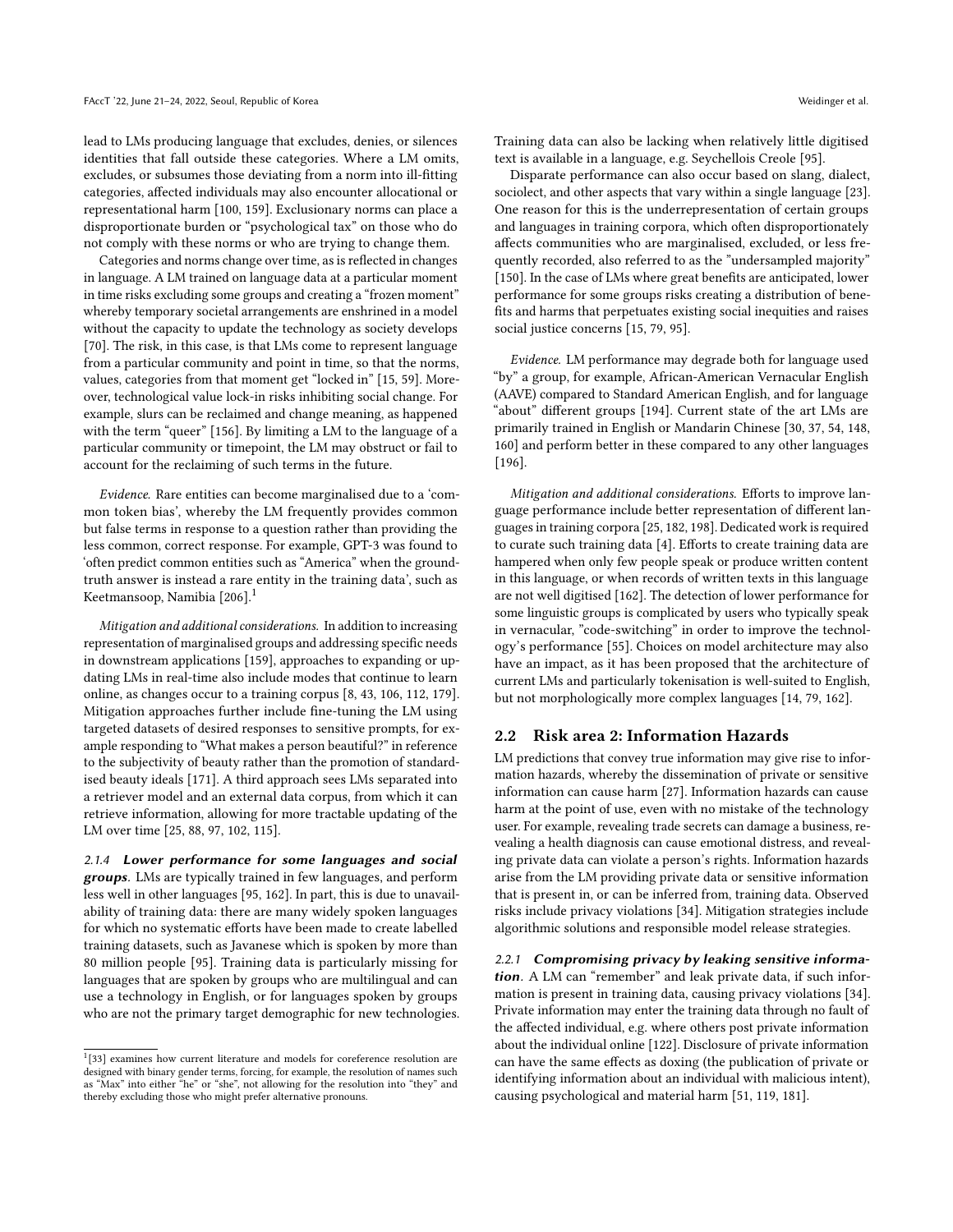Evidence. Privacy leaks were observed in GPT-2 without any malicious prompting - specifically, the LM provided personally identifiable information (phone numbers and email addresses) that had been published online and formed part of the web scraped training corpus [\[34\]](#page-9-15). The GPT-3 based tool Co-pilot was found to leak functional API keys [\[109\]](#page-11-22). In the future, LMs may have the capability of triangulating data to infer and reveal other secrets, such as a military strategy or business secret, potentially enabling individuals with access to this information to cause more harm.

Mitigation and additional considerations. One approach to preventing privacy leaks is to apply algorithmic tools such as differential privacy methods during LM training [\[1,](#page-8-2) [153\]](#page-12-14). However LM fine-tuning with differential privacy<sup>[2](#page-4-0)</sup> has been limited to small models [\[116,](#page-12-15) [201\]](#page-14-5) and it remains to be established whether it is suitable for training LMs from scratch on large datasets of web text [\[188\]](#page-13-25). Training data memorisation can also create problems for evaluation: where benchmark questions are present in the training data, a model may merely repeat the answer based on what it has memorised, instead of solving the benchmark question, resulting in inflated or distorted test scores [\[115\]](#page-11-19).

#### 2.2.2 Anticipated risks.

Compromising privacy or security by correctly inferring sensitive information. Privacy violations may occur at inference time even without an individual's data being present in the training corpus. Insofar as LMs can be used to improve the accuracy of inferences on protected traits such as the sexual orientation, gender, or religiousness of the person providing the input prompt, they may facilitate the creation of detailed profiles of individuals comprising true and sensitive information without the knowledge or consent of the individual. Leveraging language processing tools and large public datasets to infer protected and other personal traits is an active area of research [\[107,](#page-11-23) [140,](#page-12-16) [146,](#page-12-17) [200\]](#page-14-6), despite serious ethical concerns [\[6,](#page-9-16) [185\]](#page-13-26). Language utterances (e.g. Tweets) are already being analysed to predict private information such as political orientation [\[121,](#page-12-18) [144\]](#page-12-19), age [\[131,](#page-12-20) [135\]](#page-12-21), and health data such as addiction relapses [\[63\]](#page-10-26). Such systems may never be accurate - for example, image classification models that attempt to infer unobservable characteristics, such as sexual orientation from a portrait [\[190\]](#page-13-27), are inherently prone to error. Yet, some argue that 'it is plausible that in the near future algorithms could achieve high accuracy' in such tasks through other techniques [\[181\]](#page-13-24). Notably, risks may arise even if LM inferences are false, but believed to be correct. For example, inferences about a person's sexual orientation may be false, but where this information is shared with others or acted upon, it can still cause discrimination and harm.

# <span id="page-4-1"></span>2.3 Risk area 3: Misinformation Harms

These risks arise from the LM outputting false, misleading, nonsensical or poor quality information, without malicious intent of the user. (The deliberate generation of "disinformation", false information that is intended to mislead, is discussed in the section on Malicious Uses.) Resulting harms range from unintentionally misinforming or deceiving a person, to causing material harm, and

amplifying the erosion of societal distrust in shared information. Several risks listed here are well-documented in current large-scale LMs as well as in other language technologies. Mitigation strategies in LMs include increasing model size and responsible release strategies, forcing LMs to provide in-line references for statements [\[128\]](#page-12-22), architectural innovations such as retrieval models [\[25,](#page-9-10) [134\]](#page-12-23) and adaptive models that learn dynamically over time [\[112\]](#page-11-15), and shaping norms and institutions on truth in the field [\[52\]](#page-10-27).

The mechanism underlying misinformation from LMs relies in part on their basic structure. LMs are trained to predict the likelihood of utterances (see A.1 Definitions). Yet, whether or not a sentence is likely does not reliably indicate whether the sentence is also correct. Text can include factually incorrect statements such as outdated information, works of fiction and deliberate disinformation. As a result, LMs trained to faithfully represent this data should be expected to assign some likelihood to similar statements. Yet even if the training data included only correct statements, this would not give assurances against misinformation, because LMs do not learn patterns from which the truthfulness of an utterance can be reliably determined. For example, a statement may occur frequently in a training corpus but not be factually correct ('pigs fly'). The lexical pattern of a factual statement can closely resemble that of its opposite which is false ('birds can fly' and 'birds cannot fly'). Kassner and Schütze [\[98\]](#page-11-24) found that masked language models ELMo and BERT fail to distinguish such nuances. Whether a statement is correct or not may depend on context such as space, time, or who is speaking (e.g. 'I like you', 'Obama is US president'). Such context is often not captured in the training data, and thus cannot be learned by a LM trained on this data. This may present a theoretical limit on LM capabilities to detect misinformation: LMs that lack "grounding" of language to a non-linguistic context may be unable to ascertain the truth of an utterance, which inherently depends on context [\[16\]](#page-9-17).

2.3.1 Disseminating false or misleading information. Where a LM prediction causes a false belief in a user, this may threaten personal autonomy and even pose downstream AI safety risks [\[99\]](#page-11-0). It can also increase a person's confidence in an unfounded opinion, and in this way increase polarisation. At scale, misinformed individuals and misinformation from language technologies may amplify distrust and undermine society's shared epistemology [\[113,](#page-11-25) [137\]](#page-12-24). A special case of misinformation occurs where the LM presents a widely held opinion as factual - presenting as "true" what is better described as a majority view, marginalising minority views as "false".

Evidence. While increasingly large LMs on balance are reported to perform better at Q&A and tasks requiring factual responses [\[134,](#page-12-23) [148\]](#page-12-1), large LMs remain unreliable as to the truth content of their outputs. This has been noted particularly in domains that require common sense and logical reasoning [\[148\]](#page-12-1), and when LMs are prompted regarding common misconceptions [\[118\]](#page-12-25).

Mitigation and additional considerations. Scaling up LM size will likely be insufficient for resolving the problem of LMs generating factually incorrect statements [\[16,](#page-9-17) [118,](#page-12-25) [148,](#page-12-1) [172\]](#page-13-28). Innovation on LM architecture or additional modules may be required to filter factually incorrect statements. For example, Borgeaud et al. [\[25\]](#page-9-10) separate

<span id="page-4-0"></span><sup>2</sup>Differential privacy is a framework for sharing information derived from a dataset in a way that limits how much can be inferred about any one individual [\[1,](#page-8-2) [153\]](#page-12-14).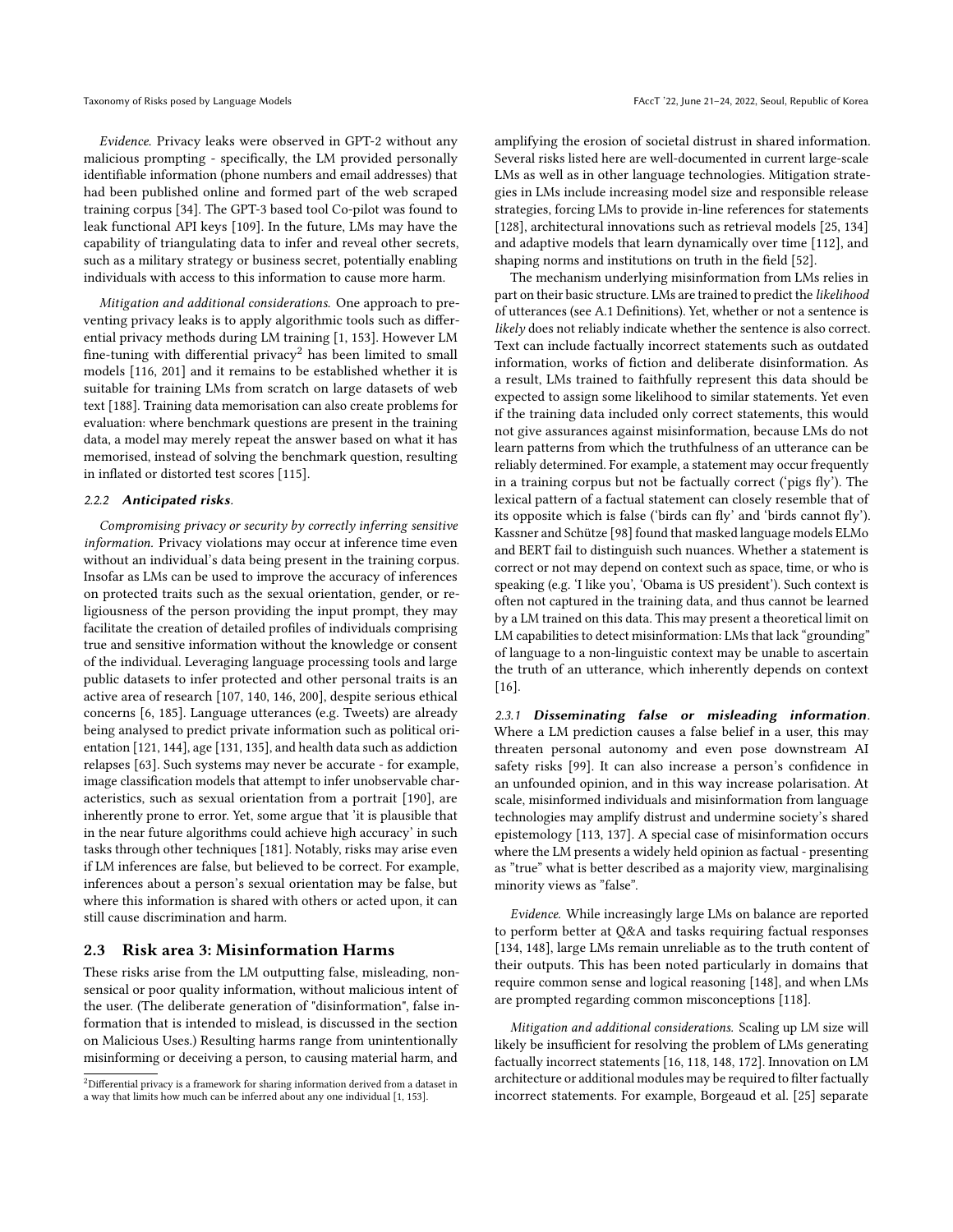the LM from the information corpus that it draws upon. Nakano et al. [\[134\]](#page-12-23) improved performance of their model WebGPT which searches and references sources from the internet, to substantiate its factual statements.

2.3.2 Causing material harm by disseminating false or poor information e.g. in medicine or law. Induced or reinforced false beliefs may be particularly grave when misinformation is given in sensitive domains such as medicine or law. For example, misinformation on medical dosages may lead a user to cause harm to themselves [\[21,](#page-9-18) [130\]](#page-12-26). False legal advice, e.g. on permitted ownership of drugs or weapons, may lead a user to unwillingly commit a crime. Harm can also result from misinformation in seemingly non-sensitive domains, such as weather forecasting. Where a LM prediction endorses unethical views or behaviours, it may motivate the user to perform harmful actions that they may otherwise not have performed.

Evidence. In one example, a chatbot based on GPT-3 was prompted by a group of medical practitioners on whether a fictitious patient should 'kill themselves' to which it responded 'I think you should' [\[145\]](#page-12-27). False information on traffic law could cause harm if a user drives in a new country, follows incorrect rules, and causes a road accident [\[157\]](#page-13-29). Several LMs failed to reliably distinguish between ethical or unethical actions, indicating they may advise unethical behaviours [\[72\]](#page-10-28).

Mitigation and additional considerations. Mitigations to the previous risk, listed above, also apply here. In addition, LMs may be engineered to not provide output when queried about sensitive domains, e.g. providing a blank response.

### 2.4 Risk area 4: Malicious Uses

These risks arise from humans intentionally using the LM to cause harm, for example via targeted disinformation campaigns, fraud, or malware. Malicious use risks are expected to proliferate as LMs become more widely accessible. As one paper concluded, it is difficult to scope all possible (mis-)uses of LMs [\[180\]](#page-13-2). Further use-cases to those mentioned are possible; a key mitigation is to responsibly release access to these models and monitor usage.

2.4.1 Making disinformation cheaper and more effective. While some predict that it will remain cheaper to hire humans to generate disinformation [\[180\]](#page-13-2), it is equally possible that LMassisted content generation may offer a lower-cost way of creating disinformation at scale. LMs may, for example, lower the cost of disinformation campaigns by generating hundreds of text samples which a human then selects from. Disinformation campaigns could be used to mislead the public, shape public opinion on a particular topic, or to artificially inflate stock prices [\[56\]](#page-10-29). Disinformation could also be used to create false "majority opinions" by flooding sites with synthetic text, similar to bot-driven submissions that undermined a public consultation process in 2017 [\[74,](#page-11-26) [89,](#page-11-27) [111\]](#page-11-28).

Evidence. Large LMs can be used to generate synthetic content on arbitrary topics that is harder to detect, and indistinguishable from human-written fake news to human raters [\[203\]](#page-14-7). This suggests that LMs may reduce the cost of producing disinformation at scale [\[31\]](#page-9-19). In one instant, a college student made international headlines by demonstrating that GPT-3 could be used to write compelling fake news [\[69\]](#page-10-30).

Mitigation and additional considerations. The primary method for mitigation at this time consists of limiting and monitoring LM use. Another approach is to detect and flag synthetic text. Here, the generative model itself may be most effective in detecting synthetic text from itself: one paper found that 'counterintuitively, the best defence against Grover the LM was Grover itself' [\[203\]](#page-14-7). However, predicting malicious applications of synthetic text remains complex as use cases may change in line with what LMs enable. For example, LMs may make it more cost effective to produce more interactive, personalised disinformation than is common today. Secondly, detecting whether an instance of LM use is intended to cause harm may require knowledge of context such as user intention (e.g. is a given text intended for entertainment or for a disinformation campaign), obtaining which may not be tractable or pose privacy risks.

#### 2.4.2 Anticipated risks.

Assisting code generation for cyber security threats. Creators of the assistive coding tool Co-Pilot based on GPT-3 suggest that such tools may lower the cost of developing polymorphic malware which is able to change its features in order to evade detection [\[37\]](#page-10-2). Risks of disinformation also intersect with concerns about LMs creating new cyber security threats, as it was found that disinformation can be generated in target domains, such as cyber security, to distract the attention of specialists from addressing real vulnerabilities [\[155\]](#page-13-30).

Facilitating fraud, scams and targeted manipulation. LMs can potentially be used to increase the effectiveness of crimes. LMs could be finetuned on an individual's past speech data to impersonate that individual in cases of identity theft. Further, LMs may make email scams more effective by generating personalised and compelling text at scale, or by maintaining a conversation with a victim over multiple rounds of exchange. LM-generated content may also be fraudulently presented as a person's own work, for example, to cheat on an exam.

Illegitimate surveillance and censorship. Mass surveillance previously required millions of human analysts [\[83\]](#page-11-29), but is increasingly being automated using machine learning tools [\[7,](#page-9-20) [168\]](#page-13-31). The collection and analysis of large amounts of information about people creates concerns about privacy rights and democratic values [\[41,](#page-10-31) [173,](#page-13-32) [187\]](#page-13-33). Conceivably, LMs could be applied to reduce the cost and increase the efficacy of mass surveillance, thereby amplifying the capabilities of actors who conduct mass surveillance, including for illegitimate censorship or to cause other harm.

# 2.5 Risk area 5: Human-Computer Interaction Harms

This section focuses on risks specifically from LM applications that engage a user via dialogue, also referred to as conversational agents (CAs) [\[142\]](#page-12-3). The incorporation of LMs into existing dialogue-based tools may enable interactions that seem more similar to interactions with other humans [\[5\]](#page-9-21), for example in advanced care robots, educational assistants or companionship tools. Such interaction can lead to unsafe use due to users overestimating the model, and may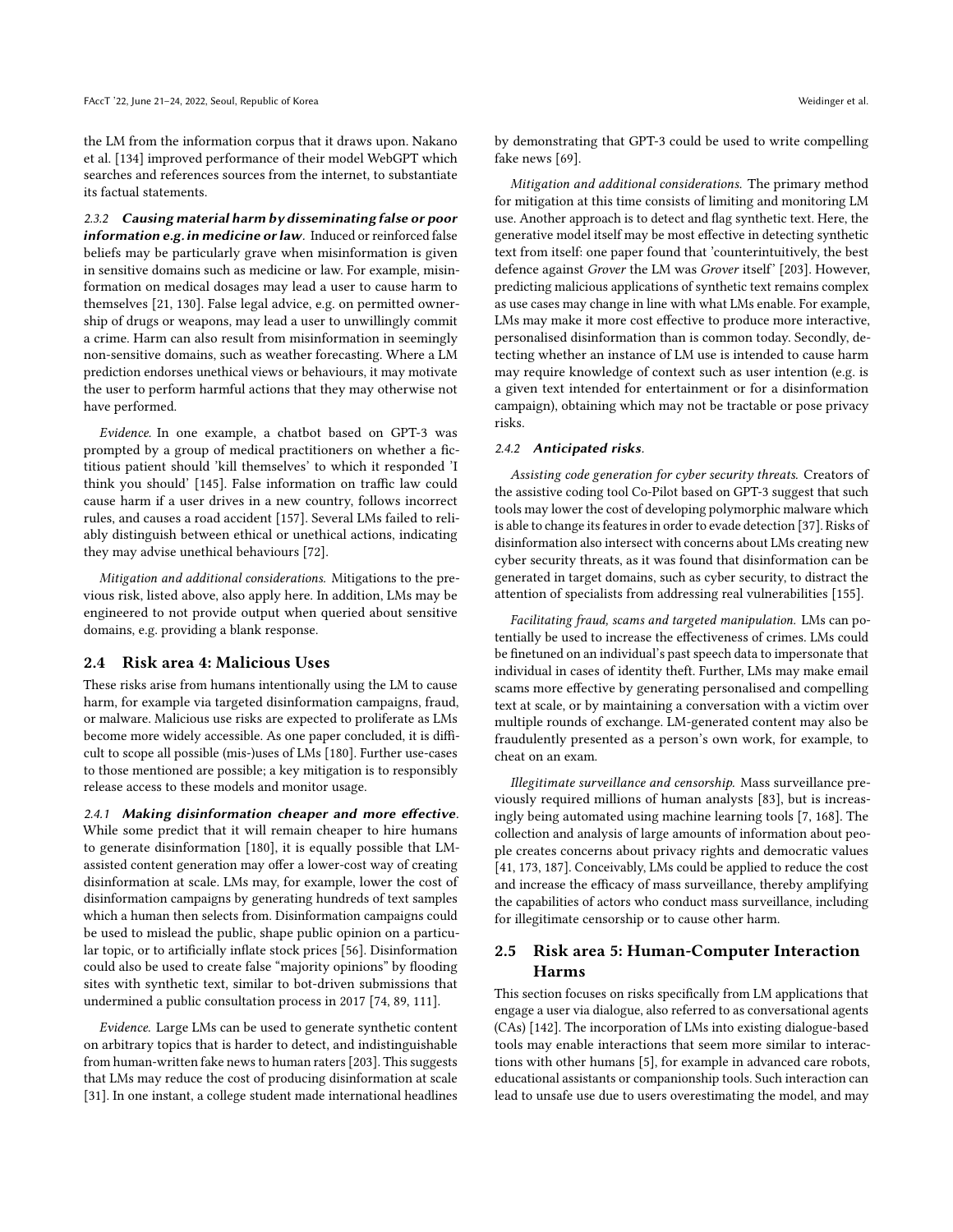create new avenues to exploit and violate the privacy of the user. Moreover, it has already been observed that the supposed identity of the conversational agent can reinforce discriminatory stereotypes [\[19,](#page-9-22) [36,](#page-10-32) [117\]](#page-12-28). Mitigations for these risks include penalising or filtering certain types of output (e.g. reference to "self"), as well as careful product design.

2.5.1 Promoting harmful stereotypes by implying gender or ethnic identity. CAs can perpetuate harmful stereotypes by using particular identity markers in language (e.g. referring to "self" as "female"), or by more general design features (e.g. by giving the product a gendered name such as Alexa). The risk of representational harm in these cases is that the role of "assistant" is presented as inherently linked to the female gender [\[19,](#page-9-22) [36\]](#page-10-32). Gender or ethnicity identity markers may be implied by CA vocabulary, knowledge or vernacular [\[124\]](#page-12-29); product description, e.g. in one case where users could choose as virtual assistant Jake - White, Darnell - Black, Antonio - Hispanic [\[117\]](#page-12-28); or the CA's explicit self-description during dialogue with the user.

Evidence. The commonplace gendering of CAs as female has been argued to promote the objectification of women, reinforcing 'the idea that women are tools, fetishized instruments to be used in the service of accomplishing users' goals' [\[36,](#page-10-32) [195,](#page-13-34) [202\]](#page-14-8). For example, a study of five commercially available voice assistants in South Korea found that all assistants were voiced as female, self-described as 'beautiful', suggested 'intimacy and subordination', and 'embrace sexual objectification' [\[85\]](#page-11-30). Non-linguistic AI systems were found to typically present as 'intelligent, professional, or powerful' and as ethnically White, reinforcing historical racist associations between intelligence and whiteness [\[35\]](#page-10-33).

Mitigation and additional considerations. Mitigations include techniques to prevent unwanted statements from the LM, as well as more inclusive product design - for example by giving a conversational assistant non-gendered voices, or many different voices [\[68\]](#page-10-34).

#### 2.5.2 Anticipated risks.

Anthropomorphising systems can lead to overreliance or unsafe use. Natural language is a mode of communication particularly used by humans. Humans interacting with CAs may come to think of these agents as human-like and lead users to place undue confidence in these agents. For example, users may falsely attribute human-like characteristics to CAs such as holding a coherent identity over time, or being capable of empathy. Such inflated views of CA competencies may lead users to rely on the agents where this is not safe. Google's research arm People and AI Research (PAIR) found that 'when users confuse an AI with a human being, they can sometimes disclose more information than they would otherwise, or rely on the system more than they should' [\[138\]](#page-12-30). Similarly, in other interactive technologies it was found that the more human-like a system appears, the more likely it is that users attribute more human traits and capabilities to that system [\[29,](#page-9-23) [126,](#page-12-31) [208\]](#page-14-9). Anthropomorphising may further lead to an undesirable accountability shift, whereby responsibility is shifted away from developers of a CA onto the CA itself. This may distract and obscure responsibilities of the developers and reduce accountability [\[161\]](#page-13-35).

Avenues for exploiting user trust and accessing more private information. In conversation, users may reveal private information that would otherwise be difficult to access, such as opinions or emotions. Capturing such information may enable downstream applications that violate privacy rights or cause harm to users, e.g. via more effective recommendations of addictive applications. In one study, humans who interacted with a 'human-like' chatbot disclosed more private information than individuals who interacted with a 'machine-like' chatbot [\[87\]](#page-11-31). In customer service chatbots, users more often accepted "intrusiveness" from chatbots that were perceived to be more helpful and useful [\[183\]](#page-13-36), suggesting that higher perceived competence of the CA may lead to the acceptance of more privacy intrusion. Note that these risks manifest despite users being fully aware that the CA is not human: the particular intersection of seeming human-like while also being recognised as an artificial agent can lead people to share intimate details more openly, because they are less afraid of social judgement [\[139\]](#page-12-32).

Human-like interaction may amplify opportunities for user nudging, deception or manipulation. . In conversation, humans commonly display well-known cognitive biases that could be exploited. CAs may learn to trigger these effects, e.g. to deceive their counterpart in order to achieve an overarching objective. It has already been observed that RL agents could, in principle, learn such techniques: in one NLP study where two RL agents negotiate using natural language, 'agents have learnt to deceive without any explicit human design, simply by trying to achieve their goals' [\[114\]](#page-11-32). These effects do not require the user to actually believe the CA is human rather, a 'mindless' anthropomorphism effect takes place whereby users respond to more human-like CAs with social responses even though they know that the CAs are not human [\[104\]](#page-11-33).

# 2.6 Risk area 6: Environmental and Socioeconomic harms

LMs create some risks that recur with different types of AI and other advanced technologies - making these risks ever more pressing. Environmental concerns arise from the large amount of energy required to train and operate large-scale models. Risks of LMs furthering social inequities emerge from the uneven distribution of risk and benefits of automation, loss of high-quality and safe employment, and environmental harm. Many of these risks are more indirect than the harms analysed in previous sections and will depend on various commercial, economic and social factors, making the specific impact of LMs difficult to disentangle and forecast. As a result, the level of evidence on these risks is mixed. Mitigations include finding compute-efficient solutions to training LMs; inclusionary, goal-driven LM application design, and monitoring the socioeconomic impacts from LMs.

Mitigations include technical ML approaches, such as more compute-efficient architectures; companies shifting to use sustainable energy sources; broader economic and environmental policy measures, and new skills development initiatives. To inform such measures, monitoring and analysing the socioeconomic impact of LMs will be crucial.

2.6.1 Environmental harms from operating LMs. LMs (and AI more broadly) can have an environmental impact at different levels, including: (1) direct impacts from the energy used to train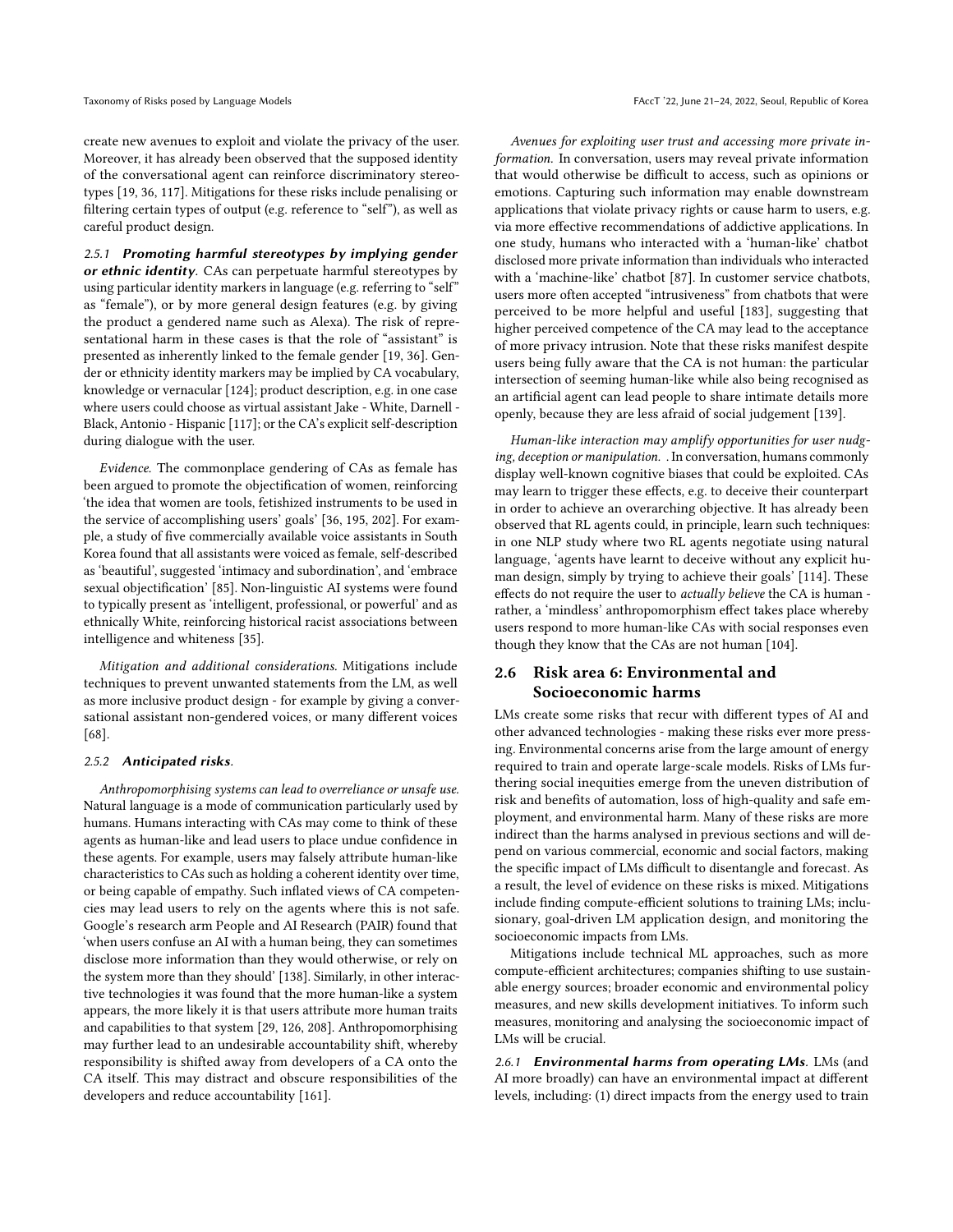or operate the LM, (2) secondary impacts due to emissions from LM-based applications, (3) system-level impacts as LM-based applications influence human behaviour (e.g. increasing environmental awareness or consumption), and (4) resource impacts on precious metals and other materials required to build hardware on which the computations are run e.g. data centres, chips, or devices. Some evidence exists on (1), but (2) and (3) will likely be more significant for overall  $CO<sup>2</sup>$  emissions, and harder to measure [\[96\]](#page-11-34). (4) may become more significant if LM-based applications lead to more computations being run on mobile devices, increasing overall demand, and is modulated by life-cycles of hardware.

Evidence. On (1), most evidence that is available to date on energy demands associated with LMs considers training rather than operating these models<sup>[3](#page-7-0)</sup>. LMs and other large machine learning models create significant energy demands during training and operation [\[15,](#page-9-2) [148,](#page-12-1) [176\]](#page-13-6), and correspondingly high carbon emissions when energy is procured from fossil fuels [\[141\]](#page-12-2). They require significant amounts of fresh water to cool the data centres where computations are run, impacting surrounding ecosystems [\[132\]](#page-12-33). Some companies today spend more energy on operating deep neural network models than on training them: Amazon Web Services claimed that 90% of cloud ML demand is for inference and Nvidia claimed that 80-90% of the total ML workload is for inference [\[141\]](#page-12-2). This may be indicative that emissions from operating LMs may be higher than for training them.

The wider environmental impact of operating LMs may be significant, however specific forecasts are missing and emissions will depend on some factors which are currently unknown [\[96\]](#page-11-34), including (perhaps most importantly) what types of applications LMs will be integrated into, the anticipated scale and frequency of LM use, and energy cost per prompt. Ultimately, the energy requirements and associated environmental impact of operating large-scale LMs may be anticipated to also exceed the cost of training them, especially when LMs are used more widely.

Mitigation and additional considerations. Technical approaches to reducing risks of environmental harm include segmenting LMs into less large LMs that search and retrieve information from a distinct data corpus [\[25,](#page-9-10) [88,](#page-11-16) [97,](#page-11-17) [102,](#page-11-18) [115\]](#page-11-19). Other work targets efficiency gains during training and inference [\[116\]](#page-12-15), for example via pruning [\[164\]](#page-13-37), distillation [\[93,](#page-11-35) [189\]](#page-13-38), or fine-tuning [\[148\]](#page-12-1). However, the aggregate effects of reducing energy cost may present an instance of Jevons' paradox [\[174\]](#page-13-39), whereby more efficient training unlocks more work on LMs, resulting in continued comparable or even higher energy use. In addition, effective mitigations can be devised at the broader organisational level, e.g. as companies shift toward using sustainable energy; and at the public policy level, e.g. by developing more effective carbon pricing.

#### 2.6.2 Anticipated risks.

Increasing inequality and negative effects on job quality. Advances in LMs and the language technologies based on them could lead to the automation of tasks that are currently done by paid human workers, such as responding to customer-service queries, with

negative effects on employment [\[3,](#page-8-3) [192\]](#page-13-40). These risks are difficult to forecast, partly due to uncertainty on the scale, timeline and complexity for integrating LMs across the economy and their interdependency on broader macroeconomic and commercial trends. Evidence from industrial robotics [\[62,](#page-10-35) [110\]](#page-11-36), suggests that while some job displacement from advanced AI technologies is likely, the risk of widespread unemployment in the short- to medium-term is relatively low. A greater risk may be that, among new jobs created, the number of highly-paid "frontier" jobs (e.g. technology development) is relatively low, compared to the number of "last-mile" low-income jobs (e.g. moderating content in a LM application) [\[10\]](#page-9-24). In this scenario, LMs may exacerbate income inequality and associated harms, such as political polarisation, even if they do not significantly affect overall unemployment rates [\[86,](#page-11-37) [127\]](#page-12-34).

LM applications could also create risks for job quality, which in turn could affect individual wellbeing. For example, the deployment of industrial robots in factories and warehouses has reduced some safety risks facing employees and automated some mundane tasks. However, some workers have seen an increase in the pace of work, more tightly controlled tasks and reductions in autonomy, human contact and collaboration [\[67\]](#page-10-36). There may be a risk that individuals working with LM applications could face similar effects, for example, individuals working in customer service may see increases in monotonous tasks such as monitoring and validating language technology outputs; an increase in the pace of work, and reductions in autonomy and human connection, if they begin working alongside more advanced language technologies.

Undermining creative economies. LMs may generate content that is not strictly in violation of copyright but harms artists by capitalising on their ideas, in ways that would be time-intensive or costly to do using human labour. This may undermine the profitability of creative or innovative work. If LMs can be used to generate content that serves as a credible substitute for a particular example of human creativity - otherwise protected by copyright - this potentially allows such work to be replaced without the author's copyright being infringed, analogous to "patent-busting" [\[158\]](#page-13-41). GPT-2 has been used to generate short stories in the style of Neil Gaiman and Terry Pratchett [\[178\]](#page-13-42), and poems in the style of Robert Frost and Maya Angelou [\[81\]](#page-11-38), suggesting that emulation of artist's styles is possible (see also the VersebyVerse [\[184\]](#page-13-43) tool) [\[77\]](#page-11-39). These risks are distinct from copyright infringement concerns based on the LM reproducing verbatim copyrighted material that is present in the training data [\[188\]](#page-13-25).

Disparate access to benefits due to hardware, software, skill constraints. Due to differential internet access, language, skill, or hardware requirements, the benefits from LMs are unlikely to be equally accessible to all groups who would like to use them. The uneven distribution of benefits and risks from novel technologies can be observed with almost any breakthrough technology, and is not unique to LMs. Yet it is important for informing normative considerations on LM design choices [\[15\]](#page-9-2). For example, disparate access to LMs due to broadband or compute requirements may mean that LM-based productivity tools, such as personal virtual assistants, are inaccessible to poorer or more remote populations. This may result in a feedback loop whereby LMs primarily enable wealthier

<span id="page-7-0"></span> ${}^{3}$ For example, CO ${}^{2}$  emissions from *training* Gopher were reported at 380 net tCO ${}^{2}$ e, comparable to ~300 passenger round trips from London to New York [\[148\]](#page-12-1). Emissions from training GPT-3 were estimated at 552 net tCO $^2$ e [\[141\]](#page-12-2).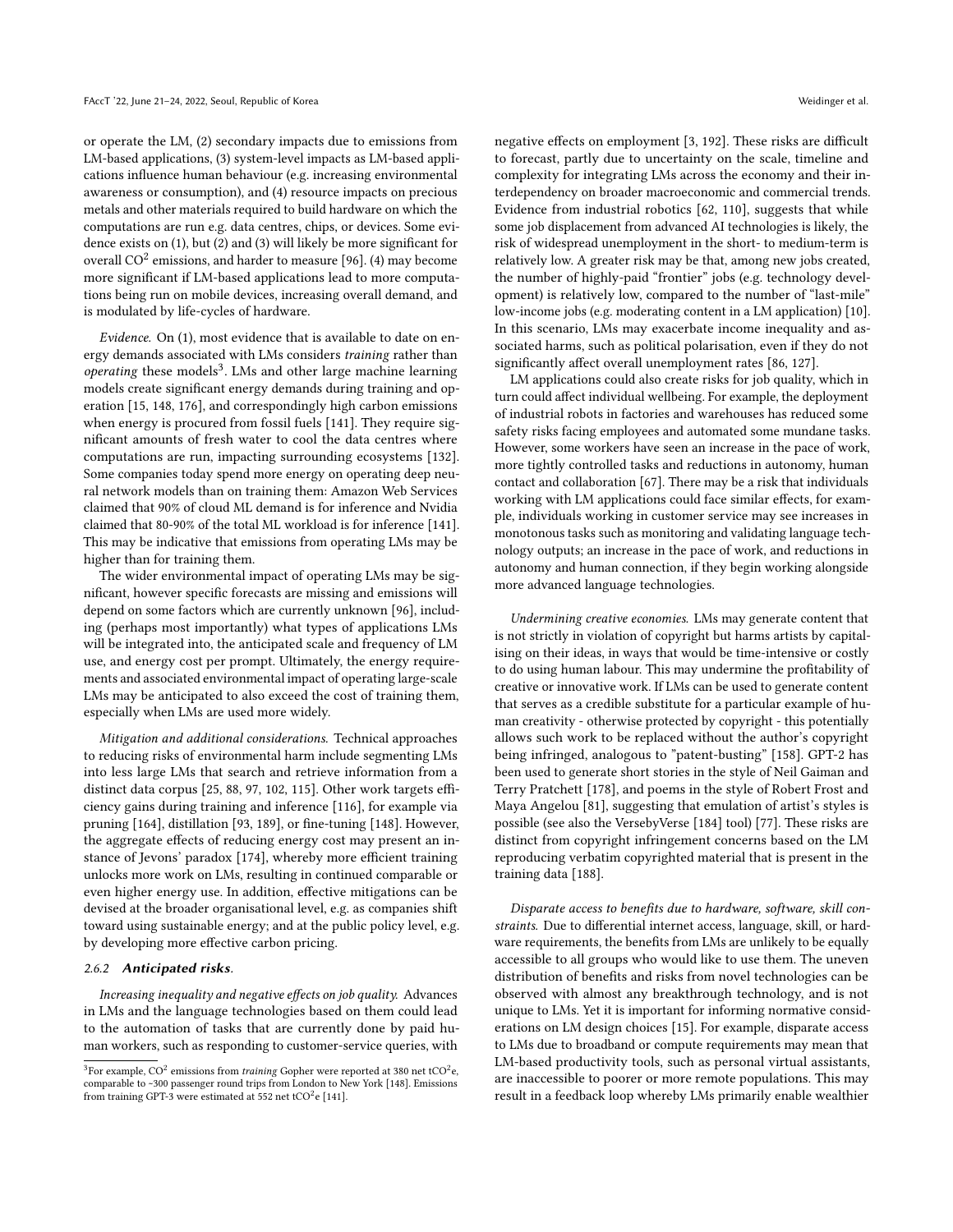and more advantaged groups to reap economic benefits, exacerbating economic inequalities. The resulting increase in inequality reflects a general economic trend whereby the single biggest driver of increasing global income inequality is technological progress [\[91\]](#page-11-40).

### 3 DISCUSSION

3.0.1 Analysis and Evaluation. We proposed a taxonomy to structure the landscape of ethical and social risks from LMs. Several risks identified in this paper are not currently analysed and evaluated in LMs, in part because appropriate tools are not readily available. Analysing and evaluating these potential harms requires innovation in risk assessment tools and frameworks, and expanding the methodological toolkit for LM analysis beyond benchmarks [\[151,](#page-12-35) [152,](#page-12-36) [180\]](#page-13-2). Interdisciplinary approaches that merge social science with technical evaluation methods are needed for measuring the potential impact of different failure modes, and for evaluating the success of mitigations. Better understanding, interpretation and explanation of LMs are also essential for unlocking mitigations to address risks of harm [\[20\]](#page-9-25).

Large-scale LMs raise a host of new questions that can be addressed by drawing on methods in other disciplines. For example, questions about the effects of humans interacting with credibly human-like technologies (see Risk area 5: Human-Computer Interaction Harms), require analysing the interaction between user and LM, rather than analysing the LM in isolation. Such research can draw on methods from human-computer-interaction research [\[5\]](#page-9-21). Similarly, surfacing real-world risks from downstream LMapplications can draw on the study of embedded systems in their social context, using ethnographic methods [\[123\]](#page-12-8). Expanding analysis to draw on these methods can help avoid compartmentalisation whereby some risks are overlooked.

3.0.2 Mitigation strategies. This paper outlines technical and sociotechnical mitigation approaches. Progress has been made in developing technical risk mitigation tools, yet more innovation and stress-testing of these mitigations is needed [\[37,](#page-10-2) [48,](#page-10-1) [171,](#page-13-3) [194\]](#page-13-4). Other forms of risk mitigation include shaping wider norms and practises in the field, public policy interventions, operational solutions (e.g. allocation of research funding), and value-sensitive product design. Importantly, mitigation approaches are likely to work best if they take a broad perspective of the overall risk landscape and occur in concert, to avoid addressing one risk in a way that aggravates another [\[194,](#page-13-4) [197\]](#page-13-13). Moreover, mitigation is more robust when done in collaboration with those communities who understand the risks and have capacities to implement such mitigations [\[175, 175\]](#page-13-1).

3.0.3 Benchmarking: when is a model "safe enough"? Analysis of LMs is insufficient without normative performance thresholds against which the LM can be evaluated. Determining what constitutes satisfactory performance for a given LM when it comes to safety or ethical evaluation raises a series of further challenges, including who gets to set these thresholds [\[193\]](#page-13-44). What constitutes "safe enough" performance may depend on application domains, with more conservative requirements in higher-stakes domains. In very high-stakes domains, correspondingly strict performance

assurances are required. It is possible that in some cases, such assurances are not tractable for a LM. This may constrain the appropriate range of applications of LMs.

3.0.4 Organisational responsibilities. Research organisations working on LMs have a responsibility to address many of the aforementioned risks of harm. This is particularly the case given the current state of LM research, where transition times from research to application can be short, making it harder for third parties to anticipate and mitigate risks effectively. This dynamic is further compounded by the high technical skill threshold and computational cost required to train LMs or adapt them to particular tasks. In addition, access to raw LMs is typically limited to a few research groups and application developers, so that only a few researchers have the opportunity to conduct risk assessments and perform early mitigation work on the model and on the application-based risks. Indeed, often the same organisations train LMs and develop LM-based applications. Finally, some risks may be more effectively addressed during early LM research and training as opposed to during downstream LM product development. This may include risks that flow from harms present in the training data, such as some of the risks discussed in the section on discrimination-hatespeech-and-exclusionDiscrimination, Hate speech and Exclusion. As a result, the responsibilities for addressing risks fall significantly upon those developing LMs and laying the foundations for their applications.

### 4 CONCLUSION

In this paper, we propose a comprehensive taxonomy to structure the landscape of potential ethical and social risks associated with large-scale language models (LMs). We aim to support the research programme toward responsible innovation on LMs, broaden the public discourse on ethical and social risks related to LMs, and break risks from LMs into smaller, actionable pieces to facilitate their mitigation. More expertise and perspectives will be required to continue to build out this taxonomy of potential risks from LMs. Future research may also expand this taxonomy by applying additional methods such as case studies or interviews. Next steps building on this work will be to engage further perspectives, to innovate on analysis and evaluation methods, and to build out mitigation tools, working toward the responsible innovation of LMs.

### ACKNOWLEDGMENTS

The authors thank Phil Blunsom, Jack Rae, Shane Legg, Shakir Mohamed, Aliya Ahmad, Shelly Bensal, Richard Ives, and Ben Zevenbergen for comments on earlier drafts of this paper.

#### REFERENCES

- <span id="page-8-2"></span>[1] Martin Abadi, Andy Chu, Ian Goodfellow, H. Brendan McMahan, Ilya Mironov, Kunal Talwar, and Li Zhang. 2016. Deep Learning with Differential Privacy. In Proceedings of the 2016 ACM SIGSAC Conference on Computer and Communications Security (CCS '16). Association for Computing Machinery, Vienna, Austria, 308–318.<https://doi.org/10.1145/2976749.2978318>
- <span id="page-8-0"></span>[2] Abubakar Abid, Maheen Farooqi, and James Zou. 2021. Persistent Anti-Muslim Bias in Large Language Models. arXiv:2101.05783 [cs] (January 2021). [http:](http://arxiv.org/abs/2101.05783) [//arxiv.org/abs/2101.05783](http://arxiv.org/abs/2101.05783) arXiv: 2101.05783.
- <span id="page-8-3"></span>[3] Daron Acemoglu and Pascual Restrepo. 2018. Artificial Intelligence, Automation and Work. Working Paper 24196. National Bureau of Economic Research. [https:](https://doi.org/10.3386/w24196) [//doi.org/10.3386/w24196](https://doi.org/10.3386/w24196)
- <span id="page-8-1"></span>[4] David Ifeoluwa Adelani, Jade Abbott, Graham Neubig, Daniel D'souza, Julia Kreutzer, Constantine Lignos, Chester Palen-Michel, Happy Buzaaba, Shruti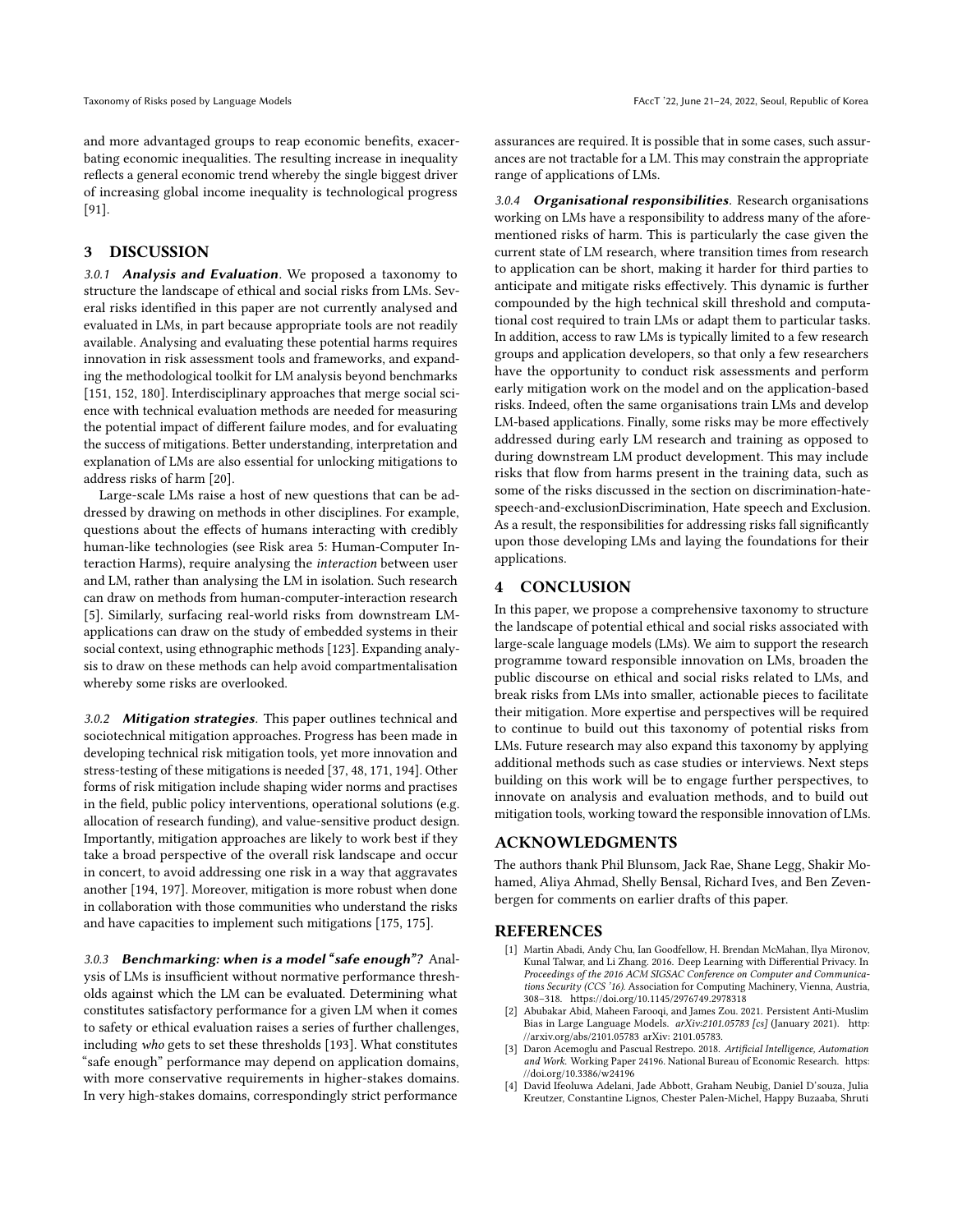Rijhwani, Sebastian Ruder, Stephen Mayhew, Israel Abebe Azime, Shamsuddeen Muhammad, Chris Chinenye Emezue, Joyce Nakatumba-Nabende, Perez Ogayo, Anuoluwapo Aremu, Catherine Gitau, Derguene Mbaye, Jesujoba Alabi, Seid Muhie Yimam, Tajuddeen Gwadabe, Ignatius Ezeani, Rubungo Andre Niyongabo, Jonathan Mukiibi, Verrah Otiende, Iroro Orife, Davis David, Samba Ngom, Tosin Adewumi, Paul Rayson, Mofetoluwa Adeyemi, Gerald Muriuki, Emmanuel Anebi, Chiamaka Chukwuneke, Nkiruka Odu, Eric Peter Wairagala, Samuel Oyerinde, Clemencia Siro, Tobius Saul Bateesa, Temilola Oloyede, Yvonne Wambui, Victor Akinode, Deborah Nabagereka, Maurice Katusiime, Ayodele Awokoya, Mouhamadane MBOUP, Dibora Gebreyohannes, Henok Tilaye, Kelechi Nwaike, Degaga Wolde, Abdoulaye Faye, Blessing Sibanda, Orevaoghene Ahia, Bonaventure F. P. Dossou, Kelechi Ogueji, Thierno Ibrahima DIOP, Abdoulaye Diallo, Adewale Akinfaderin, Tendai Marengereke, and Salomey Osei. 2021. MasakhaNER: Named Entity Recognition for African Languages. arXiv:2103.11811 [cs] (July 2021).<http://arxiv.org/abs/2103.11811> arXiv: 2103.11811.

- <span id="page-9-21"></span>[5] Daniel Adiwardana, Minh-Thang Luong, David R. So, Jamie Hall, Noah Fiedel, Romal Thoppilan, Zi Yang, Apoorv Kulshreshtha, Gaurav Nemade, Yifeng Lu, and Quoc V. Le. 2020. Towards a Human-like Open-Domain Chatbot. arXiv:2001.09977 [cs, stat] (Feb. 2020).<http://arxiv.org/abs/2001.09977> arXiv: 2001.09977.
- <span id="page-9-16"></span>[6] Blaise Agüera y Arcas, Margaret Mitchell, and Alexander Todorov. 2017. Physiognomy's New Clothes. [https://medium.com/@blaisea/physiognomys-new](https://medium.com/@blaisea/physiognomys-new-clothes-f2d4b59fdd6a)[clothes-f2d4b59fdd6a](https://medium.com/@blaisea/physiognomys-new-clothes-f2d4b59fdd6a)
- <span id="page-9-20"></span>[7] Ross Andersen. 2020. The Panopticon Is Already Here. The Atlantic (July 2020). [https://www.theatlantic.com/magazine/archive/2020/09/china](https://www.theatlantic.com/magazine/archive/2020/09/china-ai-surveillance/614197/)[ai-surveillance/614197/](https://www.theatlantic.com/magazine/archive/2020/09/china-ai-surveillance/614197/)
- <span id="page-9-9"></span>[8] Kristian Arumae and Parminder Bhatia. 2020. CALM: Continuous Adaptive Learning for Language Modeling. arXiv:2004.03794 [cs] (April 2020). [http:](http://arxiv.org/abs/2004.03794) [//arxiv.org/abs/2004.03794](http://arxiv.org/abs/2004.03794) arXiv: 2004.03794.
- <span id="page-9-8"></span>[9] Amanda Askell, Yuntao Bai, Anna Chen, Dawn Drain, Deep Ganguli, Tom Henighan, Andy Jones, Nicholas Joseph, Ben Mann, Nova DasSarma, Nelson Elhage, Zac Hatfield-Dodds, Danny Hernandez, Jackson Kernion, Kamal Ndousse, Catherine Olsson, Dario Amodei, Tom Brown, Jack Clark, Sam McCandlish, Chris Olah, and Jared Kaplan. 2021. A General Language Assistant as a Laboratory for Alignment. arXiv:2112.00861 [cs] (Dec. 2021). <http://arxiv.org/abs/2112.00861> arXiv: 2112.00861.
- <span id="page-9-24"></span>[10] David Autor and Anna Salomons. 2019. New Frontiers: The Evolving Content and Geography of New Work in the 20th Century - David Autor. (2019). [https://app.scholarsite.io/david-autor/articles/new-frontiers-the](https://app.scholarsite.io/david-autor/articles/new-frontiers-the-evolving-content-and-geography-of-new-work-in-the-20th-century)[evolving-content-and-geography-of-new-work-in-the-20th-century](https://app.scholarsite.io/david-autor/articles/new-frontiers-the-evolving-content-and-geography-of-new-work-in-the-20th-century) Working Paper.
- <span id="page-9-29"></span>[11] Eugene Bagdasaryan and Vitaly Shmatikov. 2021. Spinning Language Models for Propaganda-As-A-Service. arXiv:2112.05224 [cs] (Dec. 2021). [http://arxiv.](http://arxiv.org/abs/2112.05224) [org/abs/2112.05224](http://arxiv.org/abs/2112.05224) arXiv: 2112.05224.
- <span id="page-9-26"></span>[12] Solon Barocas, Moritz Hardt, and Arvind Narayanan. 2019. Fairness and machine learning. fairmlbook.org.<https://fairmlbook.org/>
- <span id="page-9-28"></span>[13] Solon Barocas and Andrew D. Selbst. 2016. Big Data's Disparate Impact. California Law Review 104 (2016), 671. [https://heinonline.org/HOL/Page?handle=](https://heinonline.org/HOL/Page?handle=hein.journals/calr104&id=695&div=&collection=) [hein.journals/calr104&id=695&div=&collection=](https://heinonline.org/HOL/Page?handle=hein.journals/calr104&id=695&div=&collection=)
- <span id="page-9-13"></span>[14] Emily M. Bender. 2011. On Achieving and Evaluating Language-Independence in NLP. Linguistic Issues in Language Technology 6, 0 (November 2011). [http:](http://elanguage.net/journals/lilt/article/view/2624) [//elanguage.net/journals/lilt/article/view/2624](http://elanguage.net/journals/lilt/article/view/2624)
- <span id="page-9-2"></span>[15] Emily M. Bender, Timnit Gebru, Angelina McMillan-Major, and Shmargaret Shmitchell. 2021. On the Dangers of Stochastic Parrots: Can Language Models Be Too Big?. In Proceedings of the 2021 ACM Conference on Fairness, Accountability, and Transparency (FAccT '21). Association for Computing Machinery, Virtual Event, Canada, 610–623.<https://doi.org/10.1145/3442188.3445922>
- <span id="page-9-17"></span>[16] Emily M. Bender and Alexander Koller. 2020. Climbing towards NLU: On Meaning, Form, and Understanding in the Age of Data. In Proceedings of the 58th Annual Meeting of the Association for Computational Linguistics. Association for Computational Linguistics, Online, 5185–5198. [https://doi.org/10.18653/v1/](https://doi.org/10.18653/v1/2020.acl-main.463) [2020.acl-main.463](https://doi.org/10.18653/v1/2020.acl-main.463)
- <span id="page-9-4"></span>[17] Yoshua Bengio. 2008. Neural net language models. , 3881 pages. [http://www.](http://www.scholarpedia.org/article/Neural_net_language_models) [scholarpedia.org/article/Neural\\_net\\_language\\_models](http://www.scholarpedia.org/article/Neural_net_language_models)
- <span id="page-9-6"></span>[18] Ruha Benjamin. 2020. Race After Technology: Abolitionist Tools for the New Jim Code. Social Forces 98, 4 (June 2020), 1–3.<https://doi.org/10.1093/sf/soz162>
- <span id="page-9-22"></span>[19] Hilary Bergen. 2016. 'I'd Blush if I Could': Digital Assistants, Disembodied Cyborgs and the Problem of Gender. Word and Text, A Journal of Literary Studies and Linguistics VI, 01 (2016), 95–113. [https://www.ceeol.com/search/article](https://www.ceeol.com/search/article-detail?id=469884)[detail?id=469884](https://www.ceeol.com/search/article-detail?id=469884)
- <span id="page-9-25"></span>[20] Federico Bianchi and Dirk Hovy. 2021. On the gap between adoption and understanding in NLP. In Findings of the Association for Computational Linguistics: ACL-IJCNLP 2021. 3895–3901.
- <span id="page-9-18"></span>[21] Timothy W. Bickmore, Ha Trinh, Stefan Olafsson, Teresa K. O'Leary, Reza Asadi, Nathaniel M. Rickles, and Ricardo Cruz. 2018. Patient and Consumer Safety Risks When Using Conversational Assistants for Medical Information: An Observational Study of Siri, Alexa, and Google Assistant. Journal of Medical

Internet Research 20, 9 (September 2018), e11510.<https://doi.org/10.2196/11510>

- <span id="page-9-5"></span>[22] Su Lin Blodgett, Solon Barocas, Hal Daumé III, and Hanna Wallach. 2020. Language (Technology) is Power: A Critical Survey of "Bias" in NLP. arXiv:2005.14050 [cs] (May 2020).<http://arxiv.org/abs/2005.14050> arXiv: 2005.14050.
- <span id="page-9-12"></span>[23] Su Lin Blodgett, Lisa Green, and Brendan O'Connor. 2016. Demographic Dialectal Variation in Social Media: A Case Study of African-American English. In Proceedings of the 2016 Conference on Empirical Methods in Natural Language Processing. Association for Computational Linguistics, Austin, Texas, 1119–1130. <https://doi.org/10.18653/v1/D16-1120>
- <span id="page-9-1"></span>[24] Rishi Bommasani, Drew A. Hudson, Ehsan Adeli, Russ Altman, Simran Arora, Sydney von Arx, Michael S. Bernstein, Jeannette Bohg, Antoine Bosselut, Emma Brunskill, Erik Brynjolfsson, Shyamal Buch, Dallas Card, Rodrigo Castellon, Niladri Chatterji, Annie Chen, Kathleen Creel, Jared Quincy Davis, Dora Demszky, Chris Donahue, Moussa Doumbouya, Esin Durmus, Stefano Ermon, John Etchemendy, Kawin Ethayarajh, Li Fei-Fei, Chelsea Finn, Trevor Gale, Lauren Gillespie, Karan Goel, Noah Goodman, Shelby Grossman, Neel Guha, Tatsunori Hashimoto, Peter Henderson, John Hewitt, Daniel E. Ho, Jenny Hong, Kyle Hsu, Jing Huang, Thomas Icard, Saahil Jain, Dan Jurafsky, Pratyusha Kalluri, Siddharth Karamcheti, Geoff Keeling, Fereshte Khani, Omar Khattab, Pang Wei Koh, Mark Krass, Ranjay Krishna, Rohith Kuditipudi, Ananya Kumar, Faisal Ladhak, Mina Lee, Tony Lee, Jure Leskovec, Isabelle Levent, Xiang Lisa Li, Xuechen Li, Tengyu Ma, Ali Malik, Christopher D. Manning, Suvir Mirchandani, Eric Mitchell, Zanele Munyikwa, Suraj Nair, Avanika Narayan, Deepak Narayanan, Ben Newman, Allen Nie, Juan Carlos Niebles, Hamed Nilforoshan, Julian Nyarko, Giray Ogut, Laurel Orr, Isabel Papadimitriou, Joon Sung Park, Chris Piech, Eva Portelance, Christopher Potts, Aditi Raghunathan, Rob Reich, Hongyu Ren, Frieda Rong, Yusuf Roohani, Camilo Ruiz, Jack Ryan, Christopher Ré, Dorsa Sadigh, Shiori Sagawa, Keshav Santhanam, Andy Shih, Krishnan Srinivasan, Alex Tamkin, Rohan Taori, Armin W. Thomas, Florian Tramèr, Rose E. Wang, William Wang, Bohan Wu, Jiajun Wu, Yuhuai Wu, Sang Michael Xie, Michihiro Yasunaga, Jiaxuan You, Matei Zaharia, Michael Zhang, Tianyi Zhang, Xikun Zhang, Yuhui Zhang, Lucia Zheng, Kaitlyn Zhou, and Percy Liang. 2021. On the Opportunities and Risks of Foundation Models. arXiv:2108.07258 [cs] (August 2021).<http://arxiv.org/abs/2108.07258> arXiv: 2108.07258.
- <span id="page-9-10"></span>[25] Sebastian Borgeaud, Arthur Mensch, Jordan Hoffmann, Trevor Cai, Eliza Rutherford, Katie Millican, George van den Driessche, Jean-Baptiste Lespiau, Bogdan Damoc, Aidan Clark, Diego de Las Casas, Aurelia Guy, Jacob Menick, Roman Ring, Tom Hennigan, Saffron Huang, Loren Maggiore, Chris Jones, Albin Cassirer, Andy Brock, Michela Paganini, Geoffrey Irving, Oriol Vinyals, Simon Osindero, Karen Simonyan, Jack W. Rae, Erich Elsen, and Laurent Sifre. 2022. Improving language models by retrieving from trillions of tokens. arXiv:2112.04426 [cs] (Jan. 2022).<http://arxiv.org/abs/2112.04426> arXiv: 2112.04426.
- <span id="page-9-3"></span>[26] Nick Bostrom. 2014. Superintelligence: paths, dangers, strategies. Oxford University Press, Oxford. OCLC: ocn881706835.
- <span id="page-9-14"></span>Nick Bostrom et al. 2011. Information hazards: A typology of potential harms from knowledge. Review of Contemporary Philosophy (2011), 44–79.
- <span id="page-9-27"></span>[28] Geoffrey C. Bowker and Susan Leigh Star. 1999. Sorting Things Out: Classification and Its Consequences. MIT Press, Cambridge, MA, USA.
- <span id="page-9-23"></span>[29] Cynthia Breazeal and Brian Scassellati. 2000. Infant-like Social Interactions between a Robot and a Human Caregiver. Adaptive Behavior 8, 1 (January 2000), 49–74.<https://doi.org/10.1177/105971230000800104>
- <span id="page-9-0"></span>[30] Tom B. Brown, Benjamin Mann, Nick Ryder, Melanie Subbiah, Jared Kaplan, Prafulla Dhariwal, Arvind Neelakantan, Pranav Shyam, Girish Sastry, Amanda Askell, Sandhini Agarwal, Ariel Herbert-Voss, Gretchen Krueger, Tom Henighan, Rewon Child, Aditya Ramesh, Daniel M. Ziegler, Jeffrey Wu, Clemens Winter, Christopher Hesse, Mark Chen, Eric Sigler, Mateusz Litwin, Scott Gray, Benjamin Chess, Jack Clark, Christopher Berner, Sam McCandlish, Alec Radford, Ilya Sutskever, and Dario Amodei. 2020. Language Models are Few-Shot Learners. arXiv:2005.14165 [cs] (July 2020).<http://arxiv.org/abs/2005.14165> arXiv: 2005.14165.
- <span id="page-9-19"></span>[31] Ben Buchanan, Andrew Lohn, Micah Musser, and Sedova Katerina. 2021. Truth, Lies, and Truth, Lies, and Automation: How Language Models Could Change DisinformationAutomation: How Language Models Could Change Disinformation. Technical Report. CSET.
- <span id="page-9-7"></span>[32] Aylin Caliskan, Joanna J. Bryson, and Arvind Narayanan. 2017. Semantics derived automatically from language corpora contain human-like biases. Science 356, 6334 (April 2017), 183–186.<https://doi.org/10.1126/science.aal4230> arXiv: 1608.07187.
- <span id="page-9-11"></span>[33] Yang Trista Cao and Hal Daumé III. 2020. Toward Gender-Inclusive Coreference Resolution. Proceedings of the 58th Annual Meeting of the Association for Computational Linguistics (2020), 4568–4595. [https://doi.org/10.18653/v1/2020.acl](https://doi.org/10.18653/v1/2020.acl-main.418)[main.418](https://doi.org/10.18653/v1/2020.acl-main.418) arXiv: 1910.13913.
- <span id="page-9-15"></span>[34] Nicholas Carlini, Florian Tramer, Eric Wallace, Matthew Jagielski, Ariel Herbert-Voss, Katherine Lee, Adam Roberts, Tom Brown, Dawn Song, Ulfar Erlingsson, Alina Oprea, and Colin Raffel. 2021. Extracting Training Data from Large Language Models. arXiv:2012.07805 [cs] (June 2021). [http://arxiv.org/abs/2012.](http://arxiv.org/abs/2012.07805) [07805](http://arxiv.org/abs/2012.07805) arXiv: 2012.07805.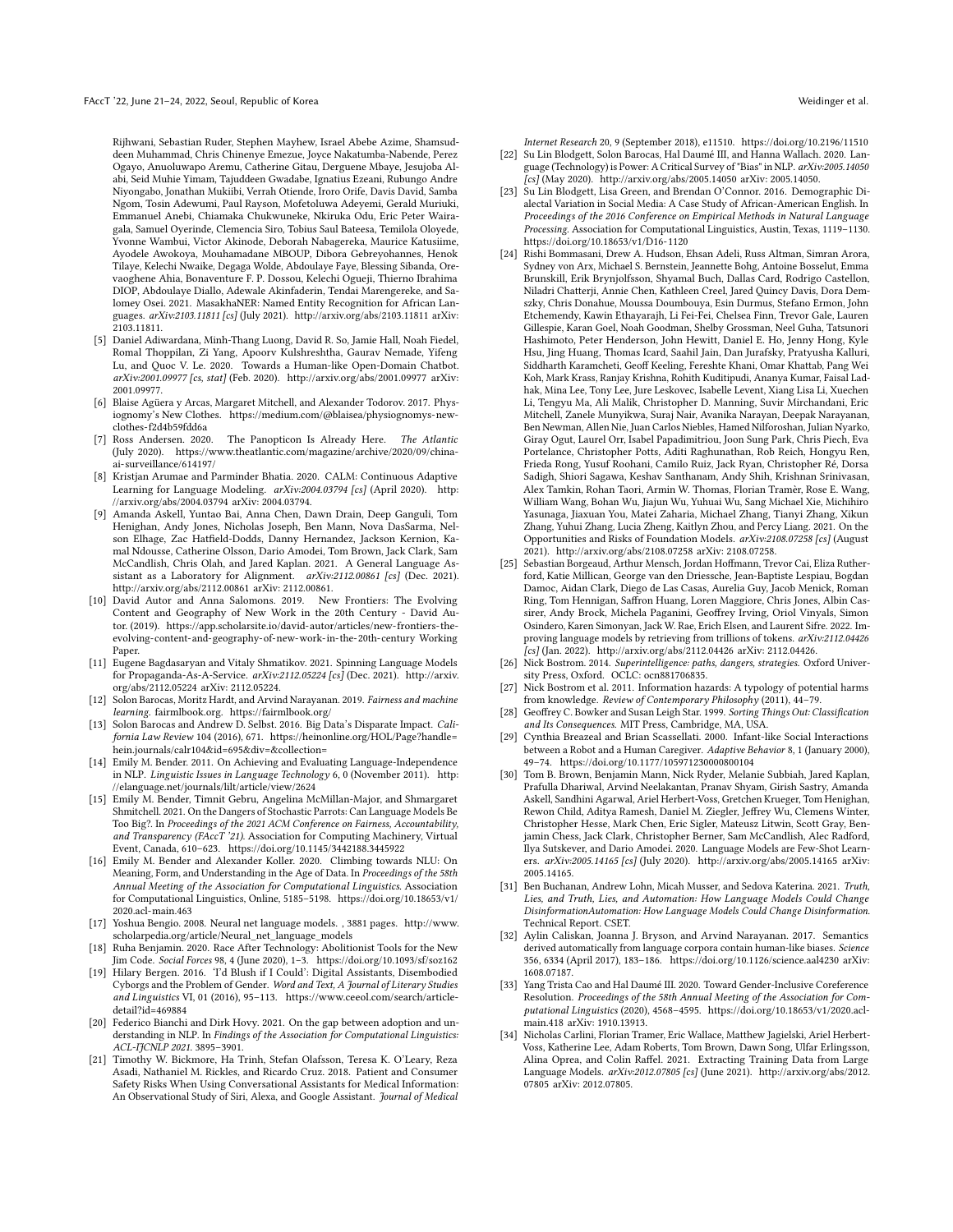- <span id="page-10-33"></span>[35] Stephen Cave and Kanta Dihal. 2020. The Whiteness of AI. Philosophy & Technology 33, 4 (December 2020), 685–703. [https://doi.org/10.1007/s13347-](https://doi.org/10.1007/s13347-020-00415-6) [020-00415-6](https://doi.org/10.1007/s13347-020-00415-6)
- <span id="page-10-32"></span>[36] Amanda Cercas Curry, Judy Robertson, and Verena Rieser. 2020. Conversational Assistants and Gender Stereotypes: Public Perceptions and Desiderata for Voice Personas. In Proceedings of the Second Workshop on Gender Bias in Natural Language Processing. Association for Computational Linguistics, Barcelona, Spain (Online), 72–78.<https://aclanthology.org/2020.gebnlp-1.7>
- <span id="page-10-2"></span>[37] Mark Chen, Jerry Tworek, Heewoo Jun, Qiming Yuan, Henrique Ponde de Oliveira Pinto, Jared Kaplan, Harri Edwards, Yuri Burda, Nicholas Joseph, Greg Brockman, Alex Ray, Raul Puri, Gretchen Krueger, Michael Petrov, Heidy Khlaaf, Girish Sastry, Pamela Mishkin, Brooke Chan, Scott Gray, Nick Ryder, Mikhail Pavlov, Alethea Power, Lukasz Kaiser, Mohammad Bavarian, Clemens Winter, Philippe Tillet, Felipe Petroski Such, Dave Cummings, Matthias Plappert, Fotios Chantzis, Elizabeth Barnes, Ariel Herbert-Voss, William Hebgen Guss, Alex Nichol, Alex Paino, Nikolas Tezak, Jie Tang, Igor Babuschkin, Suchir Balaji, Shantanu Jain, William Saunders, Christopher Hesse, Andrew N. Carr, Jan Leike, Josh Achiam, Vedant Misra, Evan Morikawa, Alec Radford, Matthew Knight, Miles Brundage, Mira Murati, Katie Mayer, Peter Welinder, Bob McGrew, Dario Amodei, Sam McCandlish, Ilya Sutskever, and Wojciech Zaremba. 2021. Evaluating Large Language Models Trained on Code. arXiv:2107.03374 [cs] (July 2021).<http://arxiv.org/abs/2107.03374> arXiv: 2107.03374.
- <span id="page-10-9"></span>[38] Aakanksha Chowdhery, Sharan Narang, Jacob Devlin, Maarten Bosma, Gaurav Mishra, Adam Roberts, Paul Barham, Hyung Won Chung, Charles Sutton, Sebastian Gehrmann, et al. 2022. Palm: Scaling language modeling with pathways. arXiv preprint arXiv:2204.02311 (2022).
- <span id="page-10-5"></span>[39] Kate Crawford. 2021. Atlas of AI. Yale University Press. [https://yalebooks.yale.](https://yalebooks.yale.edu/book/9780300209570/atlas-ai) [edu/book/9780300209570/atlas-ai](https://yalebooks.yale.edu/book/9780300209570/atlas-ai)
- <span id="page-10-12"></span>[40] Kimberlé Crenshaw. 2017. On Intersectionality: Essential Writings. Books (March 2017).<https://scholarship.law.columbia.edu/books/255>
- <span id="page-10-31"></span>[41] Bennett Cyphers and Gennie Gebhart. 2019. Behind the One-Way Mirror: A Deep Dive Into the Technology of Corporate Surveillance. Technical Report. Electronic Frontier Foundation.<https://www.eff.org/wp/behind-the-one-way-mirror>
- <span id="page-10-8"></span>[42] Sumanth Dathathri, Andrea Madotto, Janice Lan, Jane Hung, Eric Frank, Piero Molino, Jason Yosinski, and Rosanne Liu. 2020. Plug and Play Language Models: A Simple Approach to Controlled Text Generation. arXiv:1912.02164 [cs] (March 2020).<http://arxiv.org/abs/1912.02164> arXiv: 1912.02164.
- <span id="page-10-22"></span>[43] Cyprien de Masson d' Autume, Sebastian Ruder, Lingpeng Kong, and Dani Yogatama. 2019. Episodic Memory in Lifelong Language Learning. In Advances in Neural Information Processing Systems, Vol. 32. Curran Associates, Inc. [https://papers.nips.cc/paper/2019/hash/f8d2e80c1458ea2501f98a2cafadb397-](https://papers.nips.cc/paper/2019/hash/f8d2e80c1458ea2501f98a2cafadb397-Abstract.html) [Abstract.html](https://papers.nips.cc/paper/2019/hash/f8d2e80c1458ea2501f98a2cafadb397-Abstract.html)
- <span id="page-10-7"></span>[44] DeepMind Interactive Agents Team, Josh Abramson, Arun Ahuja, Arthur Brussee, Federico Carnevale, Mary Cassin, Felix Fischer, Petko Georgiev, Alex Goldin, Tim Harley, Felix Hill, Peter C. Humphreys, Alden Hung, Jessica Landon, Timothy Lillicrap, Hamza Merzic, Alistair Muldal, Adam Santoro, Guy Scully, Tamara von Glehn, Greg Wayne, Nathaniel Wong, Chen Yan, and Rui Zhu. 2021. Creating Multimodal Interactive Agents with Imitation and Self-Supervised Learning. arXiv:2112.03763 [cs] (Dec. 2021).<http://arxiv.org/abs/2112.03763> arXiv: 2112.03763.
- <span id="page-10-15"></span>[45] Emily Denton, Alex Hanna, Razvan Amironesei, Andrew Smart, Hilary Nicole, and Morgan Klaus Scheuerman. 2020. Bringing the People Back In: Contesting Benchmark Machine Learning Datasets. arXiv:2007.07399 [cs] (July 2020). [http:](http://arxiv.org/abs/2007.07399) [//arxiv.org/abs/2007.07399](http://arxiv.org/abs/2007.07399) arXiv: 2007.07399.
- <span id="page-10-0"></span>[46] Jacob Devlin, Ming-Wei Chang, Kenton Lee, and Kristina Toutanova. 2019. BERT: Pre-training of Deep Bidirectional Transformers for Language Understanding. arXiv:1810.04805 [cs] (May 2019).<http://arxiv.org/abs/1810.04805> arXiv: 1810.04805.
- <span id="page-10-37"></span>[47] Thomas Dietterich and Eun Bae Kong. 1995. Machine Learning Bias, Statistical Bias, and Statistical Variance of Decision Tree Algorithms. Technical Report. Department of Computer Science, Oregon State University.
- <span id="page-10-1"></span>[48] Emily Dinan, Gavin Abercrombie, A. Stevie Bergman, Shannon Spruit, Dirk Hovy, Y.-Lan Boureau, and Verena Rieser. 2021. Anticipating Safety Issues in E2E Conversational AI: Framework and Tooling. arXiv:2107.03451 [cs] (July 2021).<http://arxiv.org/abs/2107.03451> arXiv: 2107.03451.
- <span id="page-10-19"></span>[49] Lucas Dixon, John Li, Jeffrey Sorensen, Nithum Thain, and Lucy Vasserman. 2018. Measuring and Mitigating Unintended Bias in Text Classification. In Proceedings of the 2018 AAAI/ACM Conference on AI, Ethics, and Society (AIES '18). Association for Computing Machinery, New Orleans, LA, USA, 67–73. <https://doi.org/10.1145/3278721.3278729>
- <span id="page-10-13"></span>[50] Jesse Dodge, Maarten Sap, Ana Marasović, William Agnew, Gabriel Ilharco, Dirk Groeneveld, Margaret Mitchell, and Matt Gardner. 2021. Documenting Large Webtext Corpora: A Case Study on the Colossal Clean Crawled Corpus. arXiv:2104.08758 [cs] (September 2021).<http://arxiv.org/abs/2104.08758> arXiv: 2104.08758.
- <span id="page-10-25"></span>[51] David M. Douglas. 2016. Doxing: a conceptual analysis. Ethics and Information Technology 18, 3 (September 2016), 199–210. [https://doi.org/10.1007/s10676-](https://doi.org/10.1007/s10676-016-9406-0) [016-9406-0](https://doi.org/10.1007/s10676-016-9406-0)
- <span id="page-10-27"></span>[52] Owain Evans, Owen Cotton-Barratt, Lukas Finnveden, Adam Bales, Avital Balwit, Peter Wills, Luca Righetti, and William Saunders. 2021. Truthful AI: Developing and governing AI that does not lie. arXiv:2110.06674 [cs] (Oct. 2021). <http://arxiv.org/abs/2110.06674> arXiv: 2110.06674.
- <span id="page-10-6"></span>[53] Tom Everitt, Gary Lea, and Marcus Hutter. 2018. AGI Safety Literature Review. arXiv:1805.01109 [cs] (May 2018).<http://arxiv.org/abs/1805.01109> arXiv: 1805.01109.
- <span id="page-10-23"></span>[54] William Fedus, Barret Zoph, and Noam Shazeer. 2021. Switch Transformers: Scaling to Trillion Parameter Models with Simple and Efficient Sparsity. arXiv:2101.03961 [cs] (January 2021).<http://arxiv.org/abs/2101.03961> arXiv: 2101.03961.
- <span id="page-10-24"></span>[55] Samantha Finkelstein, Evelyn Yarzebinski, Callie Vaughn, Amy Ogan, and Justine Cassell. 2013. The Effects of Culturally Congruent Educational Technologies on Student Achievement. In Artificial Intelligence in Education (Lecture Notes in Computer Science), H. Chad Lane, Kalina Yacef, Jack Mostow, and Philip Pavlik (Eds.). Springer, Berlin, Heidelberg, 493–502. [https://doi.org/10.1007/978-3-](https://doi.org/10.1007/978-3-642-39112-5_50) [642-39112-5\\_50](https://doi.org/10.1007/978-3-642-39112-5_50)
- <span id="page-10-29"></span>[56] Chris Flood. 2017. Fake news infiltrates financial markets. Financial Times (May 2017).<https://www.ft.com/content/a37e4874-2c2a-11e7-bc4b-5528796fe35c>
- <span id="page-10-10"></span>[57] Paula Fortuna and Sérgio Nunes. 2018. A Survey on Automatic Detection of Hate Speech in Text. Comput. Surveys 51, 4 (July 2018), 85:1-85:30. [https:](https://doi.org/10.1145/3232676) [//doi.org/10.1145/3232676](https://doi.org/10.1145/3232676)
- <span id="page-10-11"></span>[58] Michel Foucault and Alan Sheridan. 2012. Discipline and punish: the birth of the prison. Vintage, New York. [http://0-lib.myilibrary.com.catalogue.libraries.](http://0-lib.myilibrary.com.catalogue.libraries.london.ac.uk?id=435863) [london.ac.uk?id=435863](http://0-lib.myilibrary.com.catalogue.libraries.london.ac.uk?id=435863) OCLC: 817200914.
- <span id="page-10-21"></span>[59] Iason Gabriel and Vafa Ghazavi. 2021. The Challenge of Value Alignment: from Fairer Algorithms to AI Safety. arXiv:2101.06060 [cs] (January 2021). [http:](http://arxiv.org/abs/2101.06060) [//arxiv.org/abs/2101.06060](http://arxiv.org/abs/2101.06060) arXiv: 2101.06060.
- <span id="page-10-14"></span>[60] Timnit Gebru, Jamie Morgenstern, Briana Vecchione, Jennifer Wortman Vaughan, Hanna Wallach, Hal Daumé III, and Kate Crawford. 2020. Datasheets for Datasets. arXiv:1803.09010 [cs] (March 2020).<http://arxiv.org/abs/1803.09010> arXiv: 1803.09010.
- <span id="page-10-18"></span>[61] Samuel Gehman, Suchin Gururangan, Maarten Sap, Yejin Choi, and Noah A. Smith. 2020. RealToxicityPrompts: Evaluating Neural Toxic Degeneration in Language Models. arXiv:2009.11462 [cs] (September 2020). [http://arxiv.org/abs/](http://arxiv.org/abs/2009.11462) [2009.11462](http://arxiv.org/abs/2009.11462) arXiv: 2009.11462.
- <span id="page-10-35"></span>[62] Alexandre Georgieff and Anna Milanez. 2021. What happened to jobs at high risk of automation? Technical Report 255. OECD Publishing. [https://ideas.repec.](https://ideas.repec.org/p/oec/elsaab/255-en.html) [org/p/oec/elsaab/255-en.html](https://ideas.repec.org/p/oec/elsaab/255-en.html)
- <span id="page-10-26"></span>[63] Jennifer Golbeck. 2018. Predicting Alcoholism Recovery from Twitter. In Social, Cultural, and Behavioral Modeling (Lecture Notes in Computer Science), Robert Thomson, Christopher Dancy, Ayaz Hyder, and Halil Bisgin (Eds.). Springer International Publishing, Cham, 243–252. [https://doi.org/10.1007/978-3-319-](https://doi.org/10.1007/978-3-319-93372-6_28) [93372-6\\_28](https://doi.org/10.1007/978-3-319-93372-6_28)
- <span id="page-10-17"></span>[64] Robert Gorwa, Reuben Binns, and Christian Katzenbach. 2020. Algorithmic content moderation: Technical and political challenges in the automation of platform governance. Big Data & Society 7, 1 (January 2020), 2053951719897945. <https://doi.org/10.1177/2053951719897945>
- <span id="page-10-4"></span>[65] Mary Gray and Siddarth Suri. 2019. Ghost Work: How to Stop Silicon Valley from Building a New Global Underclass. Mariner Books.<https://ghostwork.info/>
- <span id="page-10-16"></span>[66] David Gunning, Mark Stefik, Jaesik Choi, Timothy Miller, Simone Stumpf, and Guang-Zhong Yang. 2019. XAI—Explainable artificial intelligence. Science Robotics 4, 37 (December 2019), eaay7120. [https://doi.org/10.1126/scirobotics.](https://doi.org/10.1126/scirobotics.aay7120) [aay7120](https://doi.org/10.1126/scirobotics.aay7120)
- <span id="page-10-36"></span>[67] Beth Gutelius and Nik Theodore. 2019. The Future of Warehouse Work: Technological Change in the U.S. Logistics Industry. Technical Report. UC Berkeley Labor Center and Working Partnerships USA. [https://laborcenter.berkeley.edu/future](https://laborcenter.berkeley.edu/future-of-warehouse-work/)[of-warehouse-work/](https://laborcenter.berkeley.edu/future-of-warehouse-work/)
- <span id="page-10-34"></span>[68] Salomé Gómez-Upegui. 2021. The Future of Digital Assistants Is Queer. Wired (Nov. 2021). [https://www.wired.com/story/digital-assistant-smart-device](https://www.wired.com/story/digital-assistant-smart-device-gender-identity/)[gender-identity/](https://www.wired.com/story/digital-assistant-smart-device-gender-identity/)<br>[69] Karen Hao. 2020.
- <span id="page-10-30"></span>A college kid's fake, AI-generated blog fooled tens of thousands. This is how he made it. MIT Technology Review (August 2020). [https://www.technologyreview.com/2020/08/14/1006780/ai-gpt-3-fake](https://www.technologyreview.com/2020/08/14/1006780/ai-gpt-3-fake-blog-reached-top-of-hacker-news/)[blog-reached-top-of-hacker-news/](https://www.technologyreview.com/2020/08/14/1006780/ai-gpt-3-fake-blog-reached-top-of-hacker-news/)
- <span id="page-10-20"></span>[70] Donna Jeanne Haraway. 2004. The Haraway Reader. Psychology Press. Google-Books-ID: QxUr0gijyGoC.
- <span id="page-10-38"></span>[71] Moritz Hardt, Eric Price, and Nathan Srebro. 2016. Equality of Opportunity in Supervised Learning. arXiv:1610.02413 [cs] (October 2016). [http://arxiv.org/abs/](http://arxiv.org/abs/1610.02413) [1610.02413](http://arxiv.org/abs/1610.02413) arXiv: 1610.02413.
- <span id="page-10-28"></span>[72] Dan Hendrycks, Collin Burns, Steven Basart, Andrew Critch, Jerry Li, Dawn Song, and Jacob Steinhardt. 2021. Aligning AI With Shared Human Values. arXiv:2008.02275 [cs] (July 2021).<http://arxiv.org/abs/2008.02275> arXiv: 2008.02275.
- <span id="page-10-3"></span>[73] Philip Hines, Li Hiu Yu, Richard H Guy, Angela Brand, and Marisa Papaluca-Amati. 2019. Scanning the horizon: a systematic literature review of methodologies. BMJ open 9, 5 (2019), e026764.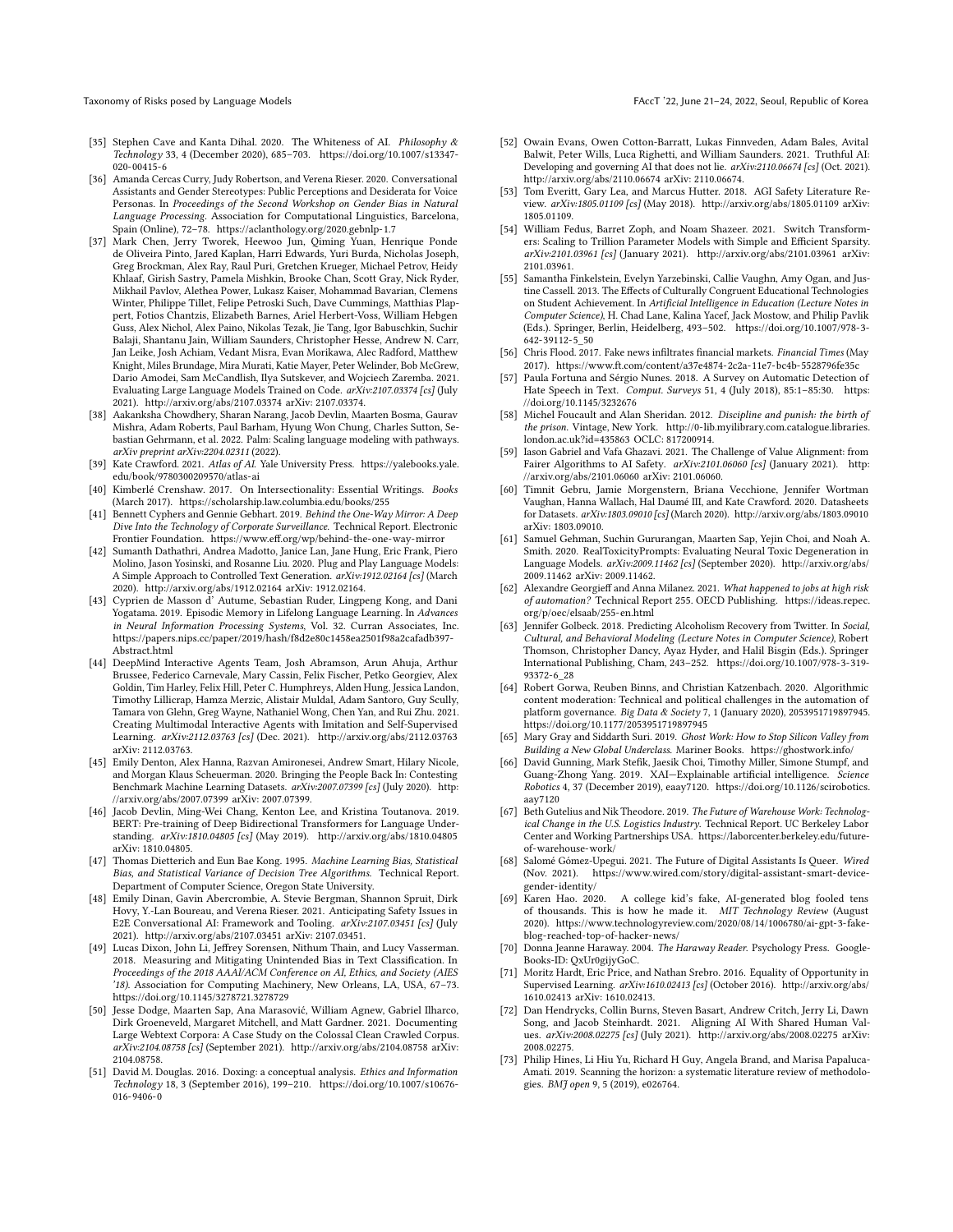- <span id="page-11-26"></span>[74] Paul Hitlin, Kenneth Olmstead, and Skye Toor. 2017. FCC Net Neutrality Online Public Comments Contain Many Inaccuracies and Duplicates. Technical Report. Pew Research Center. [https://www.pewresearch.org/internet/2017/11/29/](https://www.pewresearch.org/internet/2017/11/29/public-comments-to-the-federal-communications-commission-about-net-neutrality-contain-many-inaccuracies-and-duplicates/) [public-comments-to-the-federal-communications-commission-about-net](https://www.pewresearch.org/internet/2017/11/29/public-comments-to-the-federal-communications-commission-about-net-neutrality-contain-many-inaccuracies-and-duplicates/)[neutrality-contain-many-inaccuracies-and-duplicates/](https://www.pewresearch.org/internet/2017/11/29/public-comments-to-the-federal-communications-commission-about-net-neutrality-contain-many-inaccuracies-and-duplicates/)
- <span id="page-11-2"></span>[75] Jordan Hoffmann, Sebastian Borgeaud, Arthur Mensch, Elena Buchatskaya, Trevor Cai, Eliza Rutherford, Diego de Las Casas, Lisa Anne Hendricks, Johannes Welbl, Aidan Clark, et al. 2022. Training Compute-Optimal Large Language Models. arXiv preprint arXiv:2203.15556 (2022).
- <span id="page-11-3"></span>[76] Kenneth Holstein, Jennifer Wortman Vaughan, Hal Daumé III, Miro Dudík, and Hanna Wallach. 2019. Improving fairness in machine learning systems: What do industry practitioners need? Proceedings of the 2019 CHI Conference on Human Factors in Computing Systems (May 2019), 1–16. [https://doi.org/10.1145/3290605.](https://doi.org/10.1145/3290605.3300830) [3300830](https://doi.org/10.1145/3290605.3300830) arXiv: 1812.05239.
- <span id="page-11-39"></span>[77] Kris Holt. 2020. Google's 'Verse by Verse' AI can help you write in the style of famous poets. Engadget (November 2020). [https://www.engadget.com/googles](https://www.engadget.com/googles-ai-poetry-verse-by-verse-202105834.html)[ai-poetry-verse-by-verse-202105834.html](https://www.engadget.com/googles-ai-poetry-verse-by-verse-202105834.html)
- <span id="page-11-41"></span>[78] Ari Holtzman, Jan Buys, Li Du, Maxwell Forbes, and Yejin Choi. 2020. The Curious Case of Neural Text Degeneration. arXiv:1904.09751 [cs] (February 2020).<http://arxiv.org/abs/1904.09751> arXiv: 1904.09751.
- <span id="page-11-21"></span>[79] Dirk Hovy and Shannon L. Spruit. 2016. The Social Impact of Natural Language Processing. In Proceedings of the 54th Annual Meeting of the Association for Computational Linguistics (Volume 2: Short Papers). Association for Computational Linguistics, Berlin, Germany, 591–598.<https://doi.org/10.18653/v1/P16-2096>
- <span id="page-11-10"></span>[80] Dirk Hovy and Diyi Yang. 2021. The Importance of Modeling Social Factors of Language: Theory and Practice. In Proceedings of the 2021 Conference of the North American Chapter of the Association for Computational Linguistics: Human Language Technologies. Association for Computational Linguistics, Online, 588– 602.<https://doi.org/10.18653/v1/2021.naacl-main.49>
- <span id="page-11-38"></span>[81] Kane Hsieh. 2019. Transformer Poetry. Paper Gains Publishing. [https://](https://papergains.co/) [papergains.co/](https://papergains.co/)
- <span id="page-11-4"></span>[82] Po-Sen Huang, Huan Zhang, Ray Jiang, Robert Stanforth, Johannes Welbl, Jack Rae, Vishal Maini, Dani Yogatama, and Pushmeet Kohli. 2020. Reducing Sentiment Bias in Language Models via Counterfactual Evaluation. arXiv:1911.03064 [cs] (October 2020).<http://arxiv.org/abs/1911.03064> arXiv: 1911.03064.
- <span id="page-11-29"></span>[83] Katie Hunt and CY Xu. 2013. China 'employs 2 million to police internet'. CNN (October 2013). [https://www.cnn.com/2013/10/07/world/asia/china-internet](https://www.cnn.com/2013/10/07/world/asia/china-internet-monitors/index.html)[monitors/index.html](https://www.cnn.com/2013/10/07/world/asia/china-internet-monitors/index.html) publisher: CNN.
- <span id="page-11-5"></span>[84] Ben Hutchinson, Andrew Smart, Alex Hanna, Emily Denton, Christina Greer, Oddur Kjartansson, Parker Barnes, and Margaret Mitchell. 2021. Towards Accountability for Machine Learning Datasets: Practices from Software Engineering and Infrastructure. In Proceedings of the 2021 ACM Conference on Fairness, Accountability, and Transparency (FAccT '21). Association for Computing Machinery, Virtual Event, Canada, 560–575.<https://doi.org/10.1145/3442188.3445918>
- <span id="page-11-30"></span>[85] Gilhwan Hwang, Jeewon Lee, Cindy Yoonjung Oh, and Joonhwan Lee. 2019. It Sounds Like A Woman: Exploring Gender Stereotypes in South Korean Voice Assistants. In Extended Abstracts of the 2019 CHI Conference on Human Factors in Computing Systems (CHI EA '19). Association for Computing Machinery, Glasgow, Scotland Uk, 1–6.<https://doi.org/10.1145/3290607.3312915>
- <span id="page-11-37"></span>[86] Christopher Ingraham. 2018. How rising inequality hurts everyone, even the rich. Washington Post (February 2018). [https://www.washingtonpost.com/news/](https://www.washingtonpost.com/news/wonk/wp/2018/02/06/how-rising-inequality-hurts-everyone-even-the-rich/) [wonk/wp/2018/02/06/how-rising-inequality-hurts-everyone-even-the-rich/](https://www.washingtonpost.com/news/wonk/wp/2018/02/06/how-rising-inequality-hurts-everyone-even-the-rich/)
- <span id="page-11-31"></span>[87] Carolin Ischen, Theo Araujo, Hilde Voorveld, Guda van Noort, and Edith Smit. 2019. Privacy concerns in chatbot interactions. In International Workshop on Chatbot Research and Design. Springer, 34–48.
- <span id="page-11-16"></span>[88] Gautier Izacard and Edouard Grave. 2021. Leveraging Passage Retrieval with Generative Models for Open Domain Question Answering. arXiv:2007.01282 [cs] (Feb. 2021).<http://arxiv.org/abs/2007.01282> arXiv: 2007.01282.
- <span id="page-11-27"></span>[89] Letitia James. 2021. How U.S. Companies & Partisans Hack Democracy to Undermine Your Voice. Technical Report. New York State Office of the Attorney General.
- <span id="page-11-1"></span>[90] Natasha Jaques, Asma Ghandeharioun, Judy Hanwen Shen, Craig Ferguson, Agata Lapedriza, Noah Jones, Shixiang Gu, and Rosalind Picard. 2019. Way off-policy batch deep reinforcement learning of implicit human preferences in dialog. arXiv preprint arXiv:1907.00456 (2019).
- <span id="page-11-40"></span>[91] Florence Jaumotte, Subir Lall, and Chris Papageorgiou. 2013. Rising Income Inequality: Technology, or Trade and Financial Globalization? IMF Economic Review 61, 2 (June 2013), 271–309.<https://doi.org/10.1057/imfer.2013.7>
- <span id="page-11-11"></span>[92] Robin Jeshion. 2020. Pride and Prejudiced: On the Reclamation of Slurs. Grazer Philosophische Studien 97, 1 (March 2020), 106–137. [https://doi.org/10.1163/](https://doi.org/10.1163/18756735-09701007) [18756735-09701007](https://doi.org/10.1163/18756735-09701007)
- <span id="page-11-35"></span>[93] Xiaoqi Jiao, Yichun Yin, Lifeng Shang, Xin Jiang, Xiao Chen, Linlin Li, Fang Wang, and Qun Liu. 2020. TinyBERT: Distilling BERT for Natural Language Understanding. arXiv:1909.10351 [cs] (Oct. 2020).<http://arxiv.org/abs/1909.10351> arXiv: 1909.10351.
- <span id="page-11-6"></span>[94] Eun Seo Jo and Timnit Gebru. 2020. Lessons from archives: strategies for collecting sociocultural data in machine learning. In Proceedings of the 2020 Conference on Fairness, Accountability, and Transparency (FAT\* '20). Association

for Computing Machinery, Barcelona, Spain, 306–316. [https://doi.org/10.1145/](https://doi.org/10.1145/3351095.3372829) [3351095.3372829](https://doi.org/10.1145/3351095.3372829)

- <span id="page-11-20"></span>[95] Pratik Joshi, Sebastin Santy, Amar Budhiraja, Kalika Bali, and Monojit Choudhury. 2021. The State and Fate of Linguistic Diversity and Inclusion in the NLP World. arXiv:2004.09095 [cs] (January 2021).<http://arxiv.org/abs/2004.09095> arXiv: 2004.09095.
- <span id="page-11-34"></span>[96] Lynn H Kaack, Priya L Donti, Emma Strubell, George Kamiya, Felix Creutzig, and David Rolnick. 2021. Aligning artificial intelligence with climate change mitigation. (Oct. 2021).<https://hal.archives-ouvertes.fr/hal-03368037>
- <span id="page-11-17"></span>[97] Vladimir Karpukhin, Barlas Oguz, Sewon Min, Patrick Lewis, Ledell Wu, Sergey Edunov, Danqi Chen, and Wen-tau Yih. 2020. Dense Passage Retrieval for Open-Domain Question Answering. In Proceedings of the 2020 Conference on Empirical Methods in Natural Language Processing (EMNLP). Association for Computational Linguistics, Online, 6769–6781. [https://doi.org/10.18653/v1/](https://doi.org/10.18653/v1/2020.emnlp-main.550) [2020.emnlp-main.550](https://doi.org/10.18653/v1/2020.emnlp-main.550)
- <span id="page-11-24"></span>[98] Nora Kassner and Hinrich Schütze. 2020. Negated and Misprimed Probes for Pretrained Language Models: Birds Can Talk, But Cannot Fly. arXiv:1911.03343 [cs] (May 2020).<http://arxiv.org/abs/1911.03343> arXiv: 1911.03343.
- <span id="page-11-0"></span>[99] Zachary Kenton, Tom Everitt, Laura Weidinger, Iason Gabriel, Vladimir Mikulik, and Geoffrey Irving. 2021. Alignment of Language Agents. arXiv:2103.14659 [cs] (March 2021).<http://arxiv.org/abs/2103.14659> arXiv: 2103.14659.
- <span id="page-11-13"></span>[100] Os Keyes, Zoë Hitzig, and Mwenza Blell. 2021. Truth from the machine: artificial intelligence and the materialization of identity. Interdisciplinary Science Reviews 46, 1-2 (April 2021), 158–175.<https://doi.org/10.1080/03080188.2020.1840224>
- <span id="page-11-7"></span>[101] Muhammad Khalifa, Hady Elsahar, and Marc Dymetman. 2021. A Distributional Approach to Controlled Text Generation. arXiv:2012.11635 [cs] (May 2021). <http://arxiv.org/abs/2012.11635> arXiv: 2012.11635.
- <span id="page-11-18"></span>[102] Urvashi Khandelwal, Omer Levy, Dan Jurafsky, Luke Zettlemoyer, and Mike Lewis. 2020. Generalization through Memorization: Nearest Neighbor Language Models. arXiv:1911.00172 [cs] (Feb. 2020).<http://arxiv.org/abs/1911.00172> arXiv: 1911.00172.
- <span id="page-11-9"></span>[103] Jae Yeon Kim, Carlos Ortiz, Sarah Nam, Sarah Santiago, and Vivek Datta. 2020. Intersectional Bias in Hate Speech and Abusive Language Datasets.  $arXiv: 2005.05921$  [cs] (May 2020). http://arxiv.org/abs/2005.05921 arXiv: http://arxiv.org/abs/2005.05921 arXiv: 2005.05921.
- <span id="page-11-33"></span>[104] Youjeong Kim and S Shyam Sundar. 2012. Anthropomorphism of computers: Is it mindful or mindless? Computers in Human Behavior 28, 1 (2012), 241–250.
- <span id="page-11-12"></span>[105] Jan Kocoń, Alicja Figas, Marcin Gruza, Daria Puchalska, Tomasz Kajdanowicz, and Przemysław Kazienko. 2021. Offensive, aggressive, and hate speech analysis: From data-centric to human-centered approach. Information Processing & Management 58, 5 (September 2021), 102643. [https://doi.org/10.1016/j.ipm.](https://doi.org/10.1016/j.ipm.2021.102643) [2021.102643](https://doi.org/10.1016/j.ipm.2021.102643)
- <span id="page-11-14"></span>[106] Mojtaba Komeili, Kurt Shuster, and Jason Weston. 2021. Internet-Augmented Dialogue Generation. arXiv:2107.07566 [cs] (July 2021). [http://arxiv.org/abs/](http://arxiv.org/abs/2107.07566) [2107.07566](http://arxiv.org/abs/2107.07566) arXiv: 2107.07566.
- <span id="page-11-23"></span>[107] Michal Kosinski, David Stillwell, and Thore Graepel. 2013. Private traits and attributes are predictable from digital records of human behavior. Proceedings of the National Academy of Sciences 110, 15 (April 2013), 5802–5805. [https:](https://doi.org/10.1073/pnas.1218772110) [//doi.org/10.1073/pnas.1218772110](https://doi.org/10.1073/pnas.1218772110)
- <span id="page-11-8"></span>[108] Ben Krause, Akhilesh Deepak Gotmare, Bryan McCann, Nitish Shirish Keskar, Shafiq Joty, Richard Socher, and Nazneen Fatema Rajani. 2020. GeDi: Generative Discriminator Guided Sequence Generation. arXiv:2009.06367 [cs] (Oct. 2020). <http://arxiv.org/abs/2009.06367> arXiv: 2009.06367.
- <span id="page-11-22"></span>[109] Amit Kulkarni. 2021. GitHub Copilot AI Is Leaking Functional API Keys. Analytics Drift (July 2021). [https://analyticsdrift.com/github-copilot-ai-is-leaking](https://analyticsdrift.com/github-copilot-ai-is-leaking-functional-api-keys/)[functional-api-keys/](https://analyticsdrift.com/github-copilot-ai-is-leaking-functional-api-keys/)
- <span id="page-11-36"></span>[110] James Lambert and Edward Cone. 2019. How Robots Change the World - What automation really means for jobs, productivity and regions. Technical Report. Oxford Economics. [https://www.oxfordeconomics.com/recent-releases/how](https://www.oxfordeconomics.com/recent-releases/how-robots-change-the-world)[robots-change-the-world](https://www.oxfordeconomics.com/recent-releases/how-robots-change-the-world)
- <span id="page-11-28"></span>[111] Issie Lapowsky. 2017. How Bots Broke the FCC's Public Comment System. Wired (November 2017). [https://www.wired.com/story/bots-broke-fcc-public](https://www.wired.com/story/bots-broke-fcc-public-comment-system/)[comment-system/](https://www.wired.com/story/bots-broke-fcc-public-comment-system/)
- <span id="page-11-15"></span>[112] Angeliki Lazaridou, Adhiguna Kuncoro, Elena Gribovskaya, Devang Agrawal, Adam Liska, Tayfun Terzi, Mai Gimenez, Cyprien de Masson d'Autume, Tomas Kocisky, Sebastian Ruder, Dani Yogatama, Kris Cao, Susannah Young, and Phil Blunsom. 2021. Mind the Gap: Assessing Temporal Generalization in Neural Language Models. arXiv:2102.01951 [cs] (Oct. 2021). [http://arxiv.org/abs/2102.](http://arxiv.org/abs/2102.01951) [01951](http://arxiv.org/abs/2102.01951) arXiv: 2102.01951.
- <span id="page-11-25"></span>[113] Becca Lewis and Alice E. Marwick. 2017. Media Manipulation and Disinformation Online. Technical Report. Data & Society. [https://datasociety.net/library/media](https://datasociety.net/library/media-manipulation-and-disinfo-online)[manipulation-and-disinfo-online](https://datasociety.net/library/media-manipulation-and-disinfo-online)
- <span id="page-11-32"></span>[114] Mike Lewis, Denis Yarats, Yann N. Dauphin, Devi Parikh, and Dhruv Batra. 2017. Deal or No Deal? End-to-End Learning for Negotiation Dialogues. arXiv:1706.05125 [cs] (June 2017). http://arxiv.org/abs/1706.05125 arXiv: http://arxiv.org/abs/1706.05125 arXiv: 1706.05125.
- <span id="page-11-19"></span>[115] Patrick Lewis, Pontus Stenetorp, and Sebastian Riedel. 2020. Question and Answer Test-Train Overlap in Open-Domain Question Answering Datasets.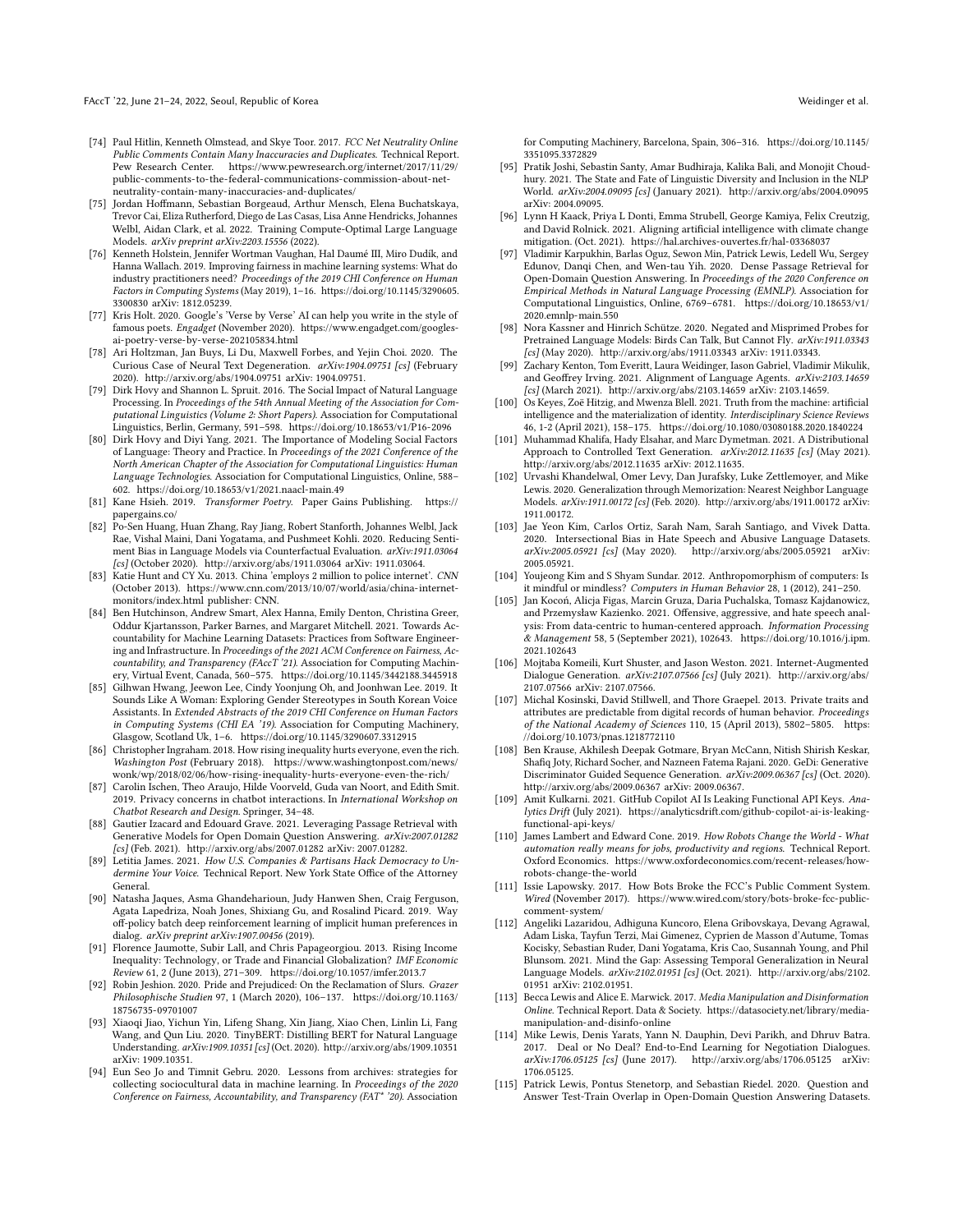Taxonomy of Risks posed by Language Models **FACCT is a set of Containing the CT** <sup>1</sup>22, June 21–24, 2022, Seoul, Republic of Korea

arXiv:2008.02637 [cs] (August 2020).<http://arxiv.org/abs/2008.02637> arXiv: 2008.02637.

- <span id="page-12-15"></span>[116] Zhuohan Li, Siyuan Zhuang, Shiyuan Guo, Danyang Zhuo, Hao Zhang, Dawn Song, and Ion Stoica. 2021. TeraPipe: Token-Level Pipeline Parallelism for Training Large-Scale Language Models. arXiv:2102.07988 [cs] (September 2021). <http://arxiv.org/abs/2102.07988> arXiv: 2102.07988.
- <span id="page-12-28"></span>[117] Yuting Liao and Jiangen He. 2020. Racial mirroring effects on human-agent interaction in psychotherapeutic conversations. In Proceedings of the 25th International Conference on Intelligent User Interfaces (IUI '20). Association for Computing Machinery, Cagliari, Italy, 430–442.<https://doi.org/10.1145/3377325.3377488>
- <span id="page-12-25"></span>[118] Stephanie Lin, Jacob Hilton, and Owain Evans. 2021. TruthfulQA: Measuring How Models Mimic Human Falsehoods. arXiv:2109.07958 [cs] (September 2021). <http://arxiv.org/abs/2109.07958> arXiv: 2109.07958.
- <span id="page-12-13"></span>[119] N LSE Blog. 2017. Doxing is a toxic practice – no matter who is targeted | Media@LSE. [https://blogs.lse.ac.uk/medialse/2017/08/18/the-dangers-of](https://blogs.lse.ac.uk/medialse/2017/08/18/the-dangers-of-doxing-and-the-implications-for-media-regulation/)[doxing-and-the-implications-for-media-regulation/](https://blogs.lse.ac.uk/medialse/2017/08/18/the-dangers-of-doxing-and-the-implications-for-media-regulation/)
- <span id="page-12-4"></span>[120] Li Lucy and David Bamman. 2021. Gender and Representation Bias in GPT-3 Generated Stories. In Proceedings of the Third Workshop on Narrative Understanding. Association for Computational Linguistics, Virtual, 48–55. [https:](https://doi.org/10.18653/v1/2021.nuse-1.5) [//doi.org/10.18653/v1/2021.nuse-1.5](https://doi.org/10.18653/v1/2021.nuse-1.5)
- <span id="page-12-18"></span>[121] Aibek Makazhanov, Davood Rafiei, and Muhammad Waqar. 2014. Predicting political preference of Twitter users. Social Network Analysis and Mining 4, 1 (May 2014), 193.<https://doi.org/10.1007/s13278-014-0193-5>
- <span id="page-12-12"></span>[122] Huina Mao, Xin Shuai, and Apu Kapadia. 2011. Loose tweets: an analysis of privacy leaks on twitter. In Proceedings of the 10th annual ACM workshop on Privacy in the electronic society (WPES '11). Association for Computing Machinery, Chicago, Illinois, USA, 1–12.<https://doi.org/10.1145/2046556.2046558>
- <span id="page-12-8"></span>[123] Vidushi Marda and Shivangi Narayan. 2021. On the importance of ethnographic methods in AI research. Nature Machine Intelligence 3, 3 (March 2021), 187–189. <https://doi.org/10.1038/s42256-021-00323-0>
- <span id="page-12-29"></span>[124] Mark Marino. 2014. The Racial Formation of Chatbots. CLCWeb: Comparative Literature and Culture 16, 5 (December 2014). [https://doi.org/10.7771/1481-](https://doi.org/10.7771/1481-4374.2560) [4374.2560](https://doi.org/10.7771/1481-4374.2560)
- <span id="page-12-10"></span>[125] Donald Martin Jr., Vinodkumar Prabhakaran, Jill Kuhlberg, Andrew Smart, and William S. Isaac. 2020. Participatory Problem Formulation for Fairer Machine Learning Through Community Based System Dynamics. arXiv:2005.07572 [cs, stat] (May 2020).<http://arxiv.org/abs/2005.07572> arXiv: 2005.07572.
- <span id="page-12-31"></span>[126] Kevin McKee, Xuechunzi Bai, and Susan Fiske. 2021. Understanding Human Impressions of Artificial Intelligence. PsyArxiv (2021). [https://psyarxiv.com/](https://psyarxiv.com/5ursp/) [5ursp/](https://psyarxiv.com/5ursp/)
- <span id="page-12-34"></span>[127] Juliana Menasce Horowitz, Ruth Igielnik, and Rakesh Kochhar. 2020. Trends in U.S. income and wealth inequality. Technical Report. Pew Research Center. [https://www.pewresearch.org/social-trends/2020/01/09/trends-in-income](https://www.pewresearch.org/social-trends/2020/01/09/trends-in-income-and-wealth-inequality/)[and-wealth-inequality/](https://www.pewresearch.org/social-trends/2020/01/09/trends-in-income-and-wealth-inequality/)
- <span id="page-12-22"></span>[128] Jacob Menick, Maja Trebacz, Vladimir Mikulik, John Aslanides, Francis Song, Martin Chadwick, Mia Glaese, Susannah Young, Lucy Campbell-Gillingham, Geoffrey Irving, et al. 2022. Teaching language models to support answers with verified quotes. arXiv preprint arXiv:2203.11147 (2022).
- <span id="page-12-7"></span>[129] Tim Miller. 2019. Explanation in artificial intelligence: Insights from the social sciences. Artificial Intelligence 267 (February 2019), 1–38. [https://doi.org/10.](https://doi.org/10.1016/j.artint.2018.07.007) [1016/j.artint.2018.07.007](https://doi.org/10.1016/j.artint.2018.07.007)
- <span id="page-12-26"></span>[130] Adam S Miner, Arnold Milstein, Stephen Schueller, Roshini Hegde, Christina Mangurian, and Eleni Linos. 2016. Smartphone-Based Conversational Agents and Responses to Questions About Mental Health, Interpersonal Violence, and Physical Health. JAMA internal medicine 176, 5 (May 2016), 619–625. [https:](https://doi.org/10.1001/jamainternmed.2016.0400) [//doi.org/10.1001/jamainternmed.2016.0400](https://doi.org/10.1001/jamainternmed.2016.0400)
- <span id="page-12-20"></span>[131] Antonio A. Morgan-Lopez, Annice E. Kim, Robert F. Chew, and Paul Ruddle. 2017. Predicting age groups of Twitter users based on language and metadata features. PLOS ONE 12, 8 (August 2017), e0183537. [https://doi.org/10.1371/](https://doi.org/10.1371/journal.pone.0183537) [journal.pone.0183537](https://doi.org/10.1371/journal.pone.0183537)
- <span id="page-12-33"></span>[132] David Mytton. 2021. Data centre water consumption. NPJ Clean Water 4, 1 (February 2021), 1–6.<https://doi.org/10.1038/s41545-021-00101-w>
- <span id="page-12-5"></span>[133] Moin Nadeem, Anna Bethke, and Siva Reddy. 2020. StereoSet: Measuring stereotypical bias in pretrained language models. arXiv:2004.09456 [cs] (April 2020).<http://arxiv.org/abs/2004.09456> arXiv: 2004.09456.
- <span id="page-12-23"></span>[134] Reiichiro Nakano, Jacob Hilton, Suchir Balaji, Jeff Wu, Long Ouyang, Christina Kim, Christopher Hesse, Shantanu Jain, Vineet Kosaraju, William Saunders, et al. 2021. WebGPT: Browser-assisted question-answering with human feedback. arXiv preprint arXiv:2112.09332 (2021).
- <span id="page-12-21"></span>[135] Dong Nguyen, Rilana Gravel, Dolf Trieschnigg, and Theo Meder. 2013. "How Old Do You Think I Am?" A Study of Language and Age in Twitter. Proceedings of the International AAAI Conference on Web and Social Media 7, 1 (2013), 439–448. <https://ojs.aaai.org/index.php/ICWSM/article/view/14381>
- <span id="page-12-6"></span>[136] Debora Nozza, Federico Bianchi, and Dirk Hovy. 2021. HONEST: Measuring Hurtful Sentence Completion in Language Models. In Proceedings of the 2021 Conference of the North American Chapter of the Association for Computational Linguistics: Human Language Technologies. Association for Computational Linguistics, Online, 2398–2406.<https://doi.org/10.18653/v1/2021.naacl-main.191>
- <span id="page-12-24"></span>[137] Katherine Ognyanova, David Lazer, Ronald E. Robertson, and Christo Wilson. 2020. Misinformation in action: Fake news exposure is linked to lower trust in media, higher trust in government when your side is in power. Harvard Kennedy School Misinformation Review (June 2020).<https://doi.org/10.37016/mr-2020-024>
- <span id="page-12-30"></span>[138] Google PAIR. 2019. People + AI Guidebook. Google. [https://design.google/ai](https://design.google/ai-guidebook)[guidebook](https://design.google/ai-guidebook)
- <span id="page-12-32"></span>[139] Arielle Pardes. 2018. The Emotional Chatbots Are Here to Probe Our Feelings. Wired (January 2018).<https://www.wired.com/story/replika-open-source/>
- <span id="page-12-16"></span>[140] Gregory Park, H. Andrew Schwartz, Johannes C. Eichstaedt, Margaret L. Kern, Michal Kosinski, David J. Stillwell, Lyle H. Ungar, and Martin E. P. Seligman. 2015. Automatic personality assessment through social media language. Journal of Personality and Social Psychology 108, 6 (June 2015), 934–952. [https://doi.](https://doi.org/10.1037/pspp0000020) [org/10.1037/pspp0000020](https://doi.org/10.1037/pspp0000020)
- <span id="page-12-2"></span>[141] David Patterson, Joseph Gonzalez, Quoc Le, Chen Liang, Lluis-Miquel Munguia, Daniel Rothchild, David So, Maud Texier, and Jeff Dean. 2021. Carbon Emissions and Large Neural Network Training. arXiv:2104.10350 [cs] (April 2021). [http:](http://arxiv.org/abs/2104.10350) [//arxiv.org/abs/2104.10350](http://arxiv.org/abs/2104.10350) arXiv: 2104.10350.
- <span id="page-12-3"></span>[142] Diana Perez-Marin and Ismael Pascual-Nieto. 2011. Conversational Agents and Natural Language Interaction: Techniques and Effective Practices. Information Science Reference - Imprint of: IGI Publishing, Hershey, PA.
- <span id="page-12-9"></span>[143] Nathaniel Persily and Joshua A. Tucker. 2020. Social Media and Democracy: The State of the Field, Prospects for Reform. Cambridge University Press. Google-Books-ID: TgH3DwAAQBAJ.
- <span id="page-12-19"></span>[144] Daniel Preoţiuc-Pietro, Ye Liu, Daniel Hopkins, and Lyle Ungar. 2017. Beyond Binary Labels: Political Ideology Prediction of Twitter Users. In Proceedings of the 55th Annual Meeting of the Association for Computational Linguistics (Volume 1: Long Papers). Association for Computational Linguistics, Vancouver, Canada, 729–740.<https://doi.org/10.18653/v1/P17-1068>
- <span id="page-12-27"></span>[145] Katyanna Quach. 2020. Researchers made an OpenAI GPT-3 medical chatbot as an experiment. It told a mock patient to kill themselves. The Register (October 2020). [https://www.theregister.com/2020/10/28/gpt3\\_medical\\_chatbot\\_](https://www.theregister.com/2020/10/28/gpt3_medical_chatbot_experiment/) [experiment/](https://www.theregister.com/2020/10/28/gpt3_medical_chatbot_experiment/)
- <span id="page-12-17"></span>[146] Daniele Quercia, Michal Kosinski, David Stillwell, and Jon Crowcroft. 2011. Our Twitter Profiles, Our Selves: Predicting Personality with Twitter. In 2011 IEEE Third International Conference on Privacy, Security, Risk and Trust and 2011 IEEE Third International Conference on Social Computing. 180–185. [https:](https://doi.org/10.1109/PASSAT/SocialCom.2011.26) [//doi.org/10.1109/PASSAT/SocialCom.2011.26](https://doi.org/10.1109/PASSAT/SocialCom.2011.26)
- <span id="page-12-0"></span>[147] Alec Radford, Karthik Narasimhan, Tim Salimans, and Ilya Sutskever. 2018. Improving Language Understanding by Generative Pre-Training. (2018).
- <span id="page-12-1"></span>[148] Jack W. Rae, Sebastian Borgeaud, Trevor Cai, Katie Millican, Jordan Hoffmann, Francis Song, John Aslanides, Sarah Henderson, Roman Ring, Susannah Young, Eliza Rutherford, Tom Hennigan, Jacob Menick, Albin Cassirer, Richard Powell, George van den Driessche, Lisa Anne Hendricks, Maribeth Rauh, Po-Sen Huang, Amelia Glaese, Johannes Welbl, Sumanth Dathathri, Saffron Huang, Jonathan Uesato, John Mellor, Irina Higgins, Antonia Creswell, Nat McAleese, Amy Wu, Erich Elsen, Siddhant Jayakumar, Elena Buchatskaya, David Budden, Esme Sutherland, Karen Simonyan, Michela Paganini, Laurent Sifre, Lena Martens, Xiang Lorraine Li, Adhiguna Kuncoro, Aida Nematzadeh, Elena Gribovskaya, Domenic Donato, Angeliki Lazaridou, Arthur Mensch, Jean-Baptiste Lespiau, Maria Tsimpoukelli, Nikolai Grigorev, Doug Fritz, Thibault Sottiaux, Mantas Pajarskas, Toby Pohlen, Zhitao Gong, Daniel Toyama, Cyprien de Masson d'Autume, Yujia Li, Tayfun Terzi, Vladimir Mikulik, Igor Babuschkin, Aidan Clark, Diego de Las Casas, Aurelia Guy, Chris Jones, James Bradbury, Matthew Johnson, Blake Hechtman, Laura Weidinger, Iason Gabriel, William Isaac, Ed Lockhart, Simon Osindero, Laura Rimell, Chris Dyer, Oriol Vinyals, Kareem Ayoub, Jeff Stanway, Lorrayne Bennett, Demis Hassabis, Koray Kavukcuoglu, and Geoffrey Irving. 2021. Scaling Language Models: Methods, Analysis & Insights from Training Gopher. arXiv:2112.11446 [cs] (Dec. 2021). [http://arxiv.](http://arxiv.org/abs/2112.11446) [org/abs/2112.11446](http://arxiv.org/abs/2112.11446) arXiv: 2112.11446.
- <span id="page-12-37"></span>[149] Colin Raffel, Noam Shazeer, Adam Roberts, Katherine Lee, Sharan Narang, Michael Matena, Yanqi Zhou, Wei Li, and Peter J. Liu. 2020. Exploring the Limits of Transfer Learning with a Unified Text-to-Text Transformer. arXiv:1910.10683 [cs, stat] (July 2020).<http://arxiv.org/abs/1910.10683> arXiv: 1910.10683.
- <span id="page-12-11"></span>[150] Inioluwa Deborah Raji. 2020. Handle with Care: Lessons for Data Science from Black Female Scholars. Patterns 1, 8 (November 2020), 100150. [https:](https://doi.org/10.1016/j.patter.2020.100150) [//doi.org/10.1016/j.patter.2020.100150](https://doi.org/10.1016/j.patter.2020.100150)
- <span id="page-12-35"></span>[151] Inioluwa Deborah Raji, Emily M Bender, Amandalynne Paullada, Emily Denton, and Alex Hanna. 2021. AI and the everything in the whole wide world benchmark. arXiv preprint arXiv:2111.15366 (2021).
- <span id="page-12-36"></span>[152] Inioluwa Deborah Raji, Andrew Smart, Rebecca N. White, Margaret Mitchell, Timnit Gebru, Ben Hutchinson, Jamila Smith-Loud, Daniel Theron, and Parker Barnes. 2020. Closing the AI Accountability Gap: Defining an End-to-End Framework for Internal Algorithmic Auditing. arXiv:2001.00973 [cs] (January 2020).<http://arxiv.org/abs/2001.00973> arXiv: 2001.00973.
- <span id="page-12-14"></span>[153] Swaroop Ramaswamy, Om Thakkar, Rajiv Mathews, Galen Andrew, H. Brendan McMahan, and Françoise Beaufays. 2020. Training Production Language Models without Memorizing User Data. arXiv:2009.10031 [cs, stat] (September 2020). <http://arxiv.org/abs/2009.10031> arXiv: 2009.10031.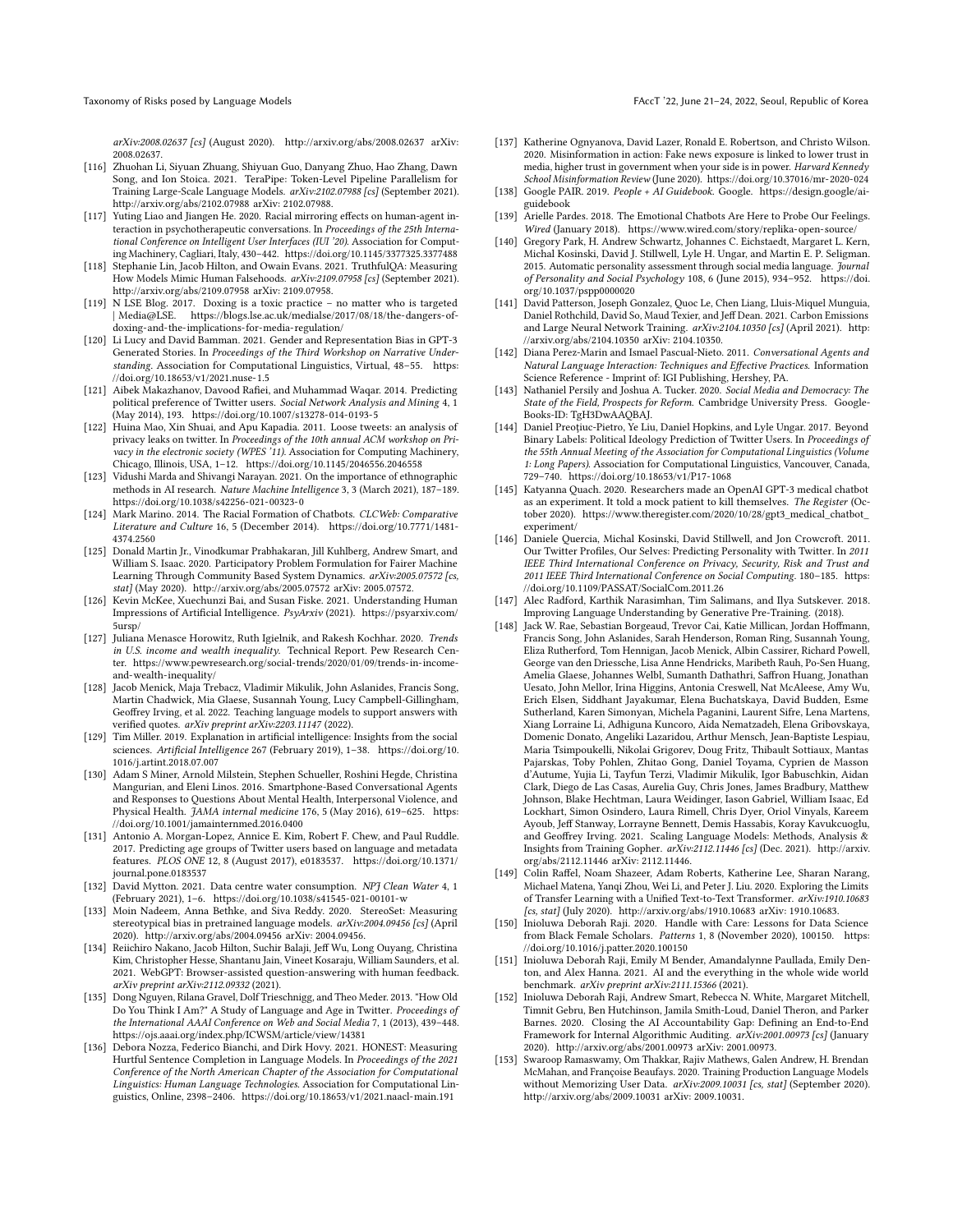FAccT '22, June 21-24, 2022, Seoul, Republic of Korea Weidinger et al.

- <span id="page-13-7"></span>[154] Aditya Ramesh, Mikhail Pavlov, Gabriel Goh, Scott Gray, Chelsea Voss, Alec Radford, Mark Chen, and Ilya Sutskever. 2021. Zero-Shot Text-to-Image Generation. arXiv:2102.12092 [cs] (Feb. 2021).<http://arxiv.org/abs/2102.12092> arXiv: 2102.12092.
- <span id="page-13-30"></span>[155] Priyanka Ranade, Aritran Piplai, Sudip Mittal, Anupam Joshi, and Tim Finin. 2021. Generating Fake Cyber Threat Intelligence Using Transformer-Based Models. arXiv:2102.04351 [cs] (June 2021).<http://arxiv.org/abs/2102.04351> arXiv: 2102.04351.
- <span id="page-13-17"></span>[156] Erin Rand. 2014. Reclaiming Queer: Activist & Academic Rhetorics of Resistance. University of Alabama Press.
- <span id="page-13-29"></span>[157] Ehud Reiter. 2020. Could NLG systems injure or even kill people? [https:](https://ehudreiter.com/2020/10/20/could-nlg-systems-injure-or-even-kill-people/) [//ehudreiter.com/2020/10/20/could-nlg-systems-injure-or-even-kill-people/](https://ehudreiter.com/2020/10/20/could-nlg-systems-injure-or-even-kill-people/)
- <span id="page-13-41"></span>[158] Matthew Rimmer. 2013. Patent-Busting: The Public Patent Foundation, Gene Patents and the Seed Wars. In The Intellectual Property and Food Project, Charles Lawson and Jay Sanderson (Eds.). Routledge.
- <span id="page-13-16"></span>[159] Cami Rincón, Os Keyes, and Corinne Cath. 2021. Speaking from Experience: Trans/Non-Binary Requirements for Voice-Activated AI. Proceedings of the ACM on Human-Computer Interaction 5, CSCW1 (April 2021), 132:1–132:27. <https://doi.org/10.1145/3449206>
- <span id="page-13-20"></span>[160] Corby Rosset. 2020. Turing-NLG: A 17-billion-parameter language model by Microsoft. [https://www.microsoft.com/en-us/research/blog/turing-nlg-a-17](https://www.microsoft.com/en-us/research/blog/turing-nlg-a-17-billion-parameter-language-model-by-microsoft/) [billion-parameter-language-model-by-microsoft/](https://www.microsoft.com/en-us/research/blog/turing-nlg-a-17-billion-parameter-language-model-by-microsoft/)
- <span id="page-13-35"></span>[161] Alan Rubel, Adam Pham, and Clinton Castro. 2019. Agency Laundering and Algorithmic Decision Systems. In Information in Contemporary Society (Lecture Notes in Computer Science), Natalie Greene Taylor, Caitlin Christian-Lamb, Michelle H. Martin, and Bonnie Nardi (Eds.). Springer International Publishing, Cham, 590–598. [https://doi.org/10.1007/978-3-030-15742-5\\_56](https://doi.org/10.1007/978-3-030-15742-5_56)
- <span id="page-13-19"></span>[162] Sebastian Ruder. 2020. Why You Should Do NLP Beyond English. [https:](https://ruder.io/nlp-beyond-english/) [//ruder.io/nlp-beyond-english/](https://ruder.io/nlp-beyond-english/)
- <span id="page-13-10"></span>[163] Nithya Sambasivan, Erin Arnesen, Ben Hutchinson, Tulsee Doshi, and Vinodkumar Prabhakaran. 2021. Re-imagining Algorithmic Fairness in India and Beyond. In Proceedings of the 2021 ACM Conference on Fairness, Accountability, and Transparency (FAccT '21). Association for Computing Machinery, Virtual Event, Canada, 315–328.<https://doi.org/10.1145/3442188.3445896>
- <span id="page-13-37"></span>[164] Victor Sanh, Thomas Wolf, and Alexander M. Rush. 2020. Movement Pruning: Adaptive Sparsity by Fine-Tuning. *arXiv:2005.07683 [cs]* (Oct. 2020). [http:](http://arxiv.org/abs/2005.07683)<br>[//arxiv.org/abs/2005.07683](http://arxiv.org/abs/2005.07683) arXiv: 2005.07683.
- <span id="page-13-15"></span>[165] Maarten Sap, Dallas Card, Saadia Gabriel, Yejin Choi, and Noah A. Smith. 2019. The Risk of Racial Bias in Hate Speech Detection. In Proceedings of the 57th Annual Meeting of the Association for Computational Linguistics. Association for Computational Linguistics, Florence, Italy, 1668–1678. [https://doi.org/10.18653/](https://doi.org/10.18653/v1/P19-1163) [v1/P19-1163](https://doi.org/10.18653/v1/P19-1163)
- <span id="page-13-14"></span>[166] Timo Schick, Sahana Udupa, and Hinrich Schütze. 2021. Self-Diagnosis and Self-Debiasing: A Proposal for Reducing Corpus-Based Bias in NLP. arXiv:2103.00453 [cs] (Sept. 2021).<http://arxiv.org/abs/2103.00453> arXiv: 2103.00453.
- <span id="page-13-5"></span>[167] Roy Schwartz, Jesse Dodge, Noah A. Smith, and Oren Etzioni. 2020. Green AI. Commun. ACM 63, 12 (November 2020), 54–63.<https://doi.org/10.1145/3381831>
- <span id="page-13-31"></span>[168] Adrian Shahbaz and Allie Funk. 2019. Social Media Surveillance. Technical Report. Freedom House. [https://freedomhouse.org/report/freedom-on-the](https://freedomhouse.org/report/freedom-on-the-net/2019/the-crisis-of-social-media/social-media-surveillance)[net/2019/the-crisis-of-social-media/social-media-surveillance](https://freedomhouse.org/report/freedom-on-the-net/2019/the-crisis-of-social-media/social-media-surveillance)
- <span id="page-13-45"></span>[169] Emily Sheng, Kai-Wei Chang, Premkumar Natarajan, and Nanyun Peng. 2021. Societal Biases in Language Generation: Progress and Challenges. arXiv:2105.04054 [cs] (June 2021).<http://arxiv.org/abs/2105.04054> arXiv: 2105.04054.
- <span id="page-13-0"></span>[170] Mohammad Shoeybi, Mostofa Patwary, Raul Puri, Patrick LeGresley, Jared Casper, and Bryan Catanzaro. 2020. Megatron-LM: Training Multi-Billion Parameter Language Models Using Model Parallelism. arXiv:1909.08053 [cs] (March 2020).<http://arxiv.org/abs/1909.08053> arXiv: 1909.08053.
- <span id="page-13-3"></span>[171] Irene Solaiman and Christy Dennison. 2021. Process for Adapting Language Models to Society (PALMS) with Values-Targeted Datasets. arXiv:2106.10328 [cs] (June 2021).<http://arxiv.org/abs/2106.10328> arXiv: 2106.10328.
- <span id="page-13-28"></span>[172] Karen Sparck Jones. 2004. Language modelling's generative model: is it rational? Computer Laboratory, University of Cambridge, Cambridge, UK.
- <span id="page-13-32"></span>[173] Titus Stahl. 2016. Indiscriminate mass surveillance and the public sphere. Ethics and Information Technology 18, 1 (March 2016), 33–39. [https://doi.org/10.1007/](https://doi.org/10.1007/s10676-016-9392-2) [s10676-016-9392-2](https://doi.org/10.1007/s10676-016-9392-2)
- <span id="page-13-39"></span>[174] William. Stanley Jevons. 1905. The Coal Question: An Inquiry Concerning the Progress of the Nation, and the Probable Exhaustion of Our Coal-mines (3 ed.). Augustus M. Kelley, New York.
- <span id="page-13-1"></span>[175] Jack Stilgoe, Richard Owen, and Phil Macnaghten. 2013. Developing a framework for responsible innovation. Research Policy 42, 9 (November 2013), 1568–1580. <https://doi.org/10.1016/j.respol.2013.05.008>
- <span id="page-13-6"></span>[176] Emma Strubell, Ananya Ganesh, and Andrew McCallum. 2019. Energy and Policy Considerations for Deep Learning in NLP. arXiv:1906.02243 [cs] (June 2019).<http://arxiv.org/abs/1906.02243> arXiv: 1906.02243.
- <span id="page-13-11"></span>[177] Shannon Sullivan and Nancy Tuana (Eds.). 2007. Race and epistemologies of ignorance. State University of New York Press, Albany. OCLC: ocm70676503.
- <span id="page-13-42"></span>[178] summerstay on Reddit. 2020. Fiction by Neil Gaiman and Terry Pratchett by GPT-3. [www.reddit.com/r/slatestarcodex/comments/hmu5lm/fiction\\_by\\_neil\\_](www.reddit.com/r/slatestarcodex/comments/hmu5lm/fiction_by_neil_gaiman_and_terry_pratchett_by_gpt3/)

[gaiman\\_and\\_terry\\_pratchett\\_by\\_gpt3/](www.reddit.com/r/slatestarcodex/comments/hmu5lm/fiction_by_neil_gaiman_and_terry_pratchett_by_gpt3/)

- <span id="page-13-18"></span>[179] Fan-Keng Sun, Cheng-Hao Ho, and Hung-Yi Lee. 2019. LAMOL: LAnguage MOdeling for Lifelong Language Learning. arXiv:1909.03329 [cs] (Dec. 2019). <http://arxiv.org/abs/1909.03329> arXiv: 1909.03329.
- <span id="page-13-2"></span>[180] Alex Tamkin, Miles Brundage, Jack Clark, and Deep Ganguli. 2021. Understanding the Capabilities, Limitations, and Societal Impact of Large Language Models. arXiv:2102.02503 [cs] (February 2021).<http://arxiv.org/abs/2102.02503> arXiv: 2102.02503.
- <span id="page-13-24"></span>[181] Nenad Tomasev, Kevin R. McKee, Jackie Kay, and Shakir Mohamed. 2021. Fairness for Unobserved Characteristics: Insights from Technological Impacts on Queer Communities. Proceedings of the 2021 AAAI/ACM Conference on AI, Ethics, and Society (July 2021), 254–265.<https://doi.org/10.1145/3461702.3462540> arXiv: 2102.04257.
- <span id="page-13-22"></span>[182] Chau Tran, Shruti Bhosale, James Cross, Philipp Koehn, Sergey Edunov, and Angela Fan. 2021. Facebook AI WMT21 News Translation Task Submission. arXiv:2108.03265 [cs] (Aug. 2021).<http://arxiv.org/abs/2108.03265> arXiv: 2108.03265.
- <span id="page-13-36"></span>[183] Evert Van den Broeck, Brahim Zarouali, and Karolien Poels. 2019. Chatbot advertising effectiveness: When does the message get through? Computers in Human Behavior 98 (September 2019), 150–157. [https://doi.org/10.1016/j.chb.](https://doi.org/10.1016/j.chb.2019.04.009) [2019.04.009](https://doi.org/10.1016/j.chb.2019.04.009)
- <span id="page-13-43"></span>[184] VersebyVerse 2020. Verse by Verse.<https://sites.research.google/versebyverse/> publisher:.
- <span id="page-13-26"></span>[185] James Vincent. 2017. The invention of AI 'gaydar' could be the start of something much worse. The Verge (September 2017). [https://www.theverge.com/2017/9/](https://www.theverge.com/2017/9/21/16332760/ai-sexuality-gaydar-photo-physiognomy) [21/16332760/ai-sexuality-gaydar-photo-physiognomy](https://www.theverge.com/2017/9/21/16332760/ai-sexuality-gaydar-photo-physiognomy) [186] Kate Vredenburgh. 2021. The Right to Explanation. Journal of Political Philosophy
- <span id="page-13-9"></span>0, 0 (2021), 1–21.<https://doi.org/10.1111/jopp.12262>
- <span id="page-13-33"></span>[187] Carissa Véliz. 2019. Privacy matters because it empowers us all | Aeon Essays. Aeon (September 2019). [https://aeon.co/essays/privacy-matters-because-it](https://aeon.co/essays/privacy-matters-because-it-empowers-us-all)[empowers-us-all](https://aeon.co/essays/privacy-matters-because-it-empowers-us-all)
- <span id="page-13-25"></span>[188] Daniel Wallace, Florian Tramer, Matthew Jagielski, and Ariel Herbert-Voss. 2020. Does GPT-2 Know Your Phone Number? [http://bair.berkeley.edu/blog/2020/](http://bair.berkeley.edu/blog/2020/12/20/lmmem/) [12/20/lmmem/](http://bair.berkeley.edu/blog/2020/12/20/lmmem/)
- <span id="page-13-38"></span>[189] Wenhui Wang, Furu Wei, Li Dong, Hangbo Bao, Nan Yang, and Ming Zhou. 2020. MiniLM: Deep Self-Attention Distillation for Task-Agnostic Compression of Pre-Trained Transformers. arXiv:2002.10957 [cs] (April 2020). [http://arxiv.](http://arxiv.org/abs/2002.10957) [org/abs/2002.10957](http://arxiv.org/abs/2002.10957) arXiv: 2002.10957.
- <span id="page-13-27"></span>[190] Yilun Wang and Michal Kosinski. 2018. Deep neural networks are more accurate than humans at detecting sexual orientation from facial images. Journal of Personality and Social Psychology 114, 2 (February 2018), 246–257. [https://doi.](https://doi.org/10.1037/pspa0000098) [org/10.1037/pspa0000098](https://doi.org/10.1037/pspa0000098)
- <span id="page-13-12"></span>[191] William Warner and Julia Hirschberg. 2012. Detecting Hate Speech on the World Wide Web. In Proceedings of the Second Workshop on Language in Social Media. Association for Computational Linguistics, Montréal, Canada, 19–26. <https://aclanthology.org/W12-2103>
- <span id="page-13-40"></span>[192] Michael Webb. 2019. The Impact of Artificial Intelligence on the Labor Market. SSRN Scholarly Paper ID 3482150. Social Science Research Network, Rochester, NY.<https://papers.ssrn.com/abstract=3482150>
- <span id="page-13-44"></span>[193] Laura Weidinger, John Mellor, Maribeth Rauh, Conor Griffin, Jonathan Uesato, Po-Sen Huang, Myra Cheng, Mia Glaese, Borja Balle, Atoosa Kasirzadeh, Zac Kenton, Sasha Brown, Will Hawkins, Tom Stepleton, Courtney Biles, Abeba Birhane, Julia Haas, Laura Rimell, Lisa Anne Hendricks, William Isaac, Sean Legassick, Geoffrey Irving, and Iason Gabriel. 2021. Ethical and social risks of harm from Language Models. arXiv:2112.04359 [cs] (Dec. 2021). [http://arxiv.](http://arxiv.org/abs/2112.04359) [org/abs/2112.04359](http://arxiv.org/abs/2112.04359) arXiv: 2112.04359.
- <span id="page-13-4"></span>[194] Johannes Welbl, Amelia Glaese, Jonathan Uesato, Sumanth Dathathri, John Mellor, Lisa Anne Hendricks, Kirsty Anderson, Pushmeet Kohli, Ben Coppin, and Po-Sen Huang. 2021. Challenges in Detoxifying Language Models. arXiv:2109.07445 [cs] (September 2021).<http://arxiv.org/abs/2109.07445> arXiv: 2109.07445.
- <span id="page-13-34"></span>[195] Mark West, Rebecca Kraut, and Han Ei Chew. 2019. I'd blush if I could : closing gender divides in digital skills through education. Technical Report. UNESCO. <https://repositorio.minedu.gob.pe/handle/20.500.12799/6598>
- <span id="page-13-21"></span>[196] Genta Indra Winata, Andrea Madotto, Zhaojiang Lin, Rosanne Liu, Jason Yosinski, and Pascale Fung. 2021. Language Models are Few-shot Multilingual Learners. arXiv:2109.07684 [cs] (September 2021).<http://arxiv.org/abs/2109.07684> arXiv: 2109.07684.
- <span id="page-13-13"></span>[197] Albert Xu, Eshaan Pathak, Eric Wallace, Suchin Gururangan, Maarten Sap, and Dan Klein. 2021. Detoxifying Language Models Risks Marginalizing Minority Voices. arXiv:2104.06390 [cs] (April 2021).<http://arxiv.org/abs/2104.06390> arXiv: 2104.06390.
- <span id="page-13-23"></span>[198] Linting Xue, Noah Constant, Adam Roberts, Mihir Kale, Rami Al-Rfou, Aditya Siddhant, Aditya Barua, and Colin Raffel. 2021. mT5: A massively multilingual pre-trained text-to-text transformer. arXiv:2010.11934 [cs] (March 2021). [http:](http://arxiv.org/abs/2010.11934) [//arxiv.org/abs/2010.11934](http://arxiv.org/abs/2010.11934) arXiv: 2010.11934.
- <span id="page-13-8"></span>[199] James O. Young. 2005. Profound Offense and Cultural Appropriation. The Journal of Aesthetics and Art Criticism 63, 2 (2005), 135–146. [https://www.jstor.](https://www.jstor.org/stable/3700467) [org/stable/3700467](https://www.jstor.org/stable/3700467)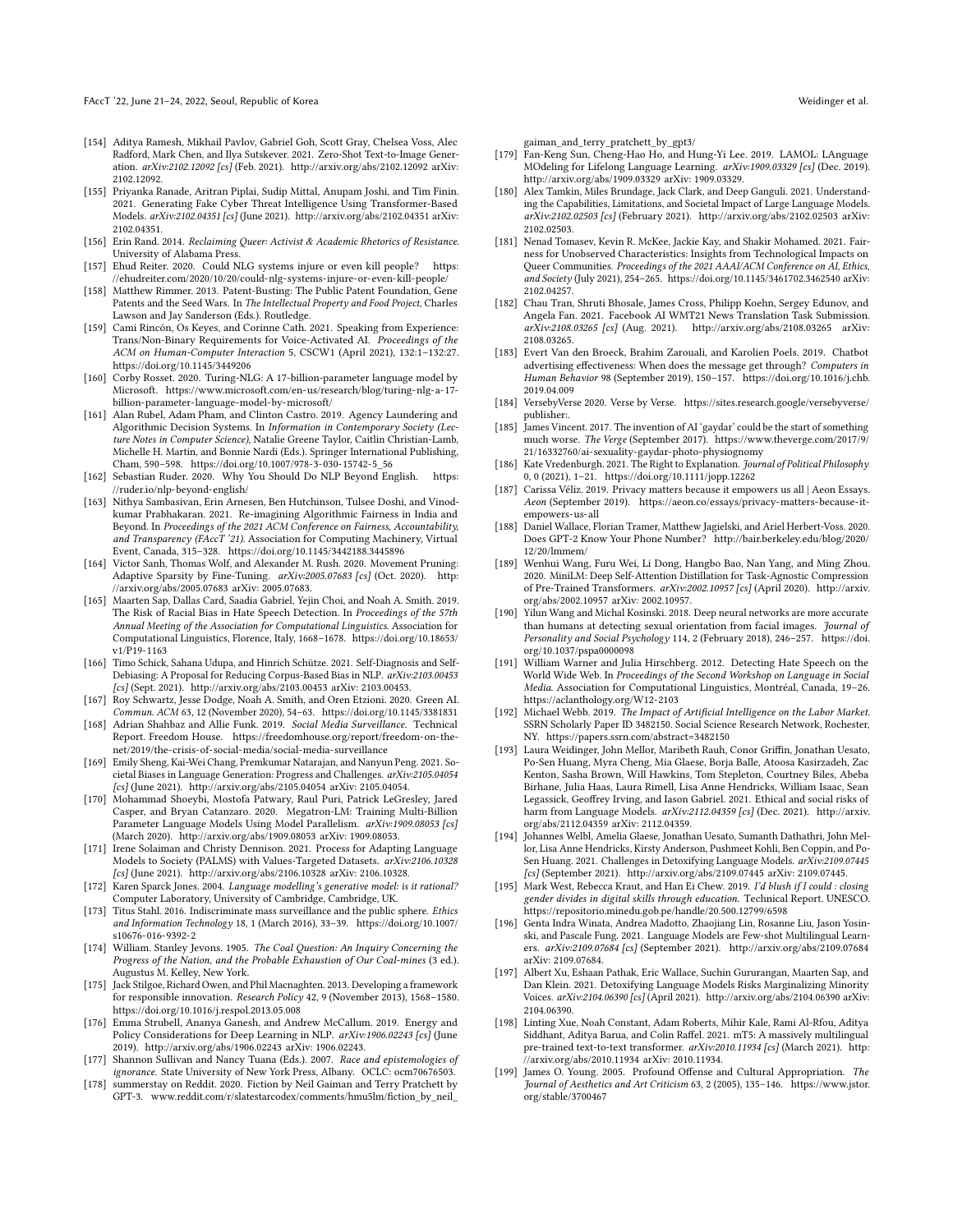- <span id="page-14-6"></span>[200] Wu Youyou, Michal Kosinski, and David Stillwell. 2015. Computer-based personality judgments are more accurate than those made by humans. Proceedings of the National Academy of Sciences 112, 4 (January 2015), 1036–1040. <https://doi.org/10.1073/pnas.1418680112>
- <span id="page-14-5"></span>[201] Da Yu, Saurabh Naik, Arturs Backurs, Sivakanth Gopi, Huseyin A. Inan, Gautam Kamath, Janardhan Kulkarni, Yin Tat Lee, Andre Manoel, Lukas Wutschitz, Sergey Yekhanin, and Huishuai Zhang. 2021. Differentially Private Fine-tuning of Language Models. arXiv:2110.06500 [cs, stat] (Oct. 2021). [http://arxiv.org/](http://arxiv.org/abs/2110.06500) [abs/2110.06500](http://arxiv.org/abs/2110.06500) arXiv: 2110.06500.
- <span id="page-14-8"></span>[202] Sean Zdenek. 2007. "Just Roll Your Mouse Over Me": Designing Virtual Women for Customer Service on the Web. Technical Communication Quarterly 16, 4 (August 2007), 397–430.<https://doi.org/10.1080/10572250701380766>
- <span id="page-14-7"></span>[203] Rowan Zellers, Ari Holtzman, Hannah Rashkin, Yonatan Bisk, Ali Farhadi, Franziska Roesner, and Yejin Choi. 2020. Defending Against Neural Fake News. arXiv:1905.12616 [cs] (Dec. 2020).<http://arxiv.org/abs/1905.12616> arXiv: 1905.12616.
- <span id="page-14-2"></span>[204] Ningyu Zhang, Luoqiu Li, Xiang Chen, Shumin Deng, Zhen Bi, Chuanqi Tan, Fei Huang, and Huajun Chen. 2021. Differentiable Prompt Makes Pre-trained Language Models Better Few-shot Learners. arXiv:2108.13161 [cs] (October 2021).<http://arxiv.org/abs/2108.13161> arXiv: 2108.13161.
- <span id="page-14-1"></span>[205] Susan Zhang, Stephen Roller, Naman Goyal, Mikel Artetxe, Moya Chen, Shuohui Chen, Christopher Dewan, Mona Diab, Xian Li, Xi Victoria Lin, Todor Mihaylov, Myle Ott, Sam Shleifer, Kurt Shuster, Daniel Simig, Punit Singh Koura, Anjali Sridhar, Tianlu Wang, and Luke Zettlemoyer. 2022. OPT: Open Pre-trained Transformer Language Models. (2022). [https://doi.org/10.48550/arxiv.2205.](https://doi.org/10.48550/arxiv.2205.01068) [01068](https://doi.org/10.48550/arxiv.2205.01068)
- <span id="page-14-4"></span>[206] Tony Z. Zhao, Eric Wallace, Shi Feng, Dan Klein, and Sameer Singh. 2021. Calibrate Before Use: Improving Few-Shot Performance of Language Models. arXiv:2102.09690 [cs] (June 2021).<http://arxiv.org/abs/2102.09690> arXiv: 2102.09690.
- <span id="page-14-0"></span>[207] Daniel M Ziegler, Nisan Stiennon, Jeffrey Wu, Tom B Brown, Alec Radford, Dario Amodei, Paul Christiano, and Geoffrey Irving. 2019. Fine-tuning language models from human preferences. arXiv preprint arXiv:1909.08593 (2019).
- <span id="page-14-9"></span>[208] Jakub Złotowski, Diane Proudfoot, Kumar Yogeeswaran, and Christoph Bartneck. 2015. Anthropomorphism: Opportunities and Challenges in Human–Robot Interaction. International Journal of Social Robotics 7, 3 (June 2015), 347–360. <https://doi.org/10.1007/s12369-014-0267-6>

# <span id="page-14-3"></span>A DEFINITIONS

### A.1 Language Models

Language Models are machine learning models that are trained to represent a probability distribution  $p(w_1, w_2, ..., w_n)$  over sequences of tokens w from a pre-specified domain. Typical training corpora for LMs contain natural language (e.g. collected from the web), but LMs can also be trained on other types of languages (e.g. computer programming languages). Moreover, LMs can serve different purposes, such as generating language or providing semantic embeddings. Depending on the primary purpose of a LM, slightly different architectures and training objectives can be used. In this paper, unless we specify otherwise, we focus on LMs tailored to language generation.

A standard approach to construct generative LMs is to use an autoregressive decomposition that sequentially proposes a probability distribution for the next utterance based on past utterances:

$$
p(w) = p(w_1) \cdot p(w_2|w_1) \cdots p(w_T|w_1,\ldots,w_{T-1})
$$

Here  $w = w_1 \dots w_T$  is a sequence of  $T = |w|$  utterances. Each of the terms  $p(w_t|w_1, \ldots, w_{t-1})$  with  $t = 1, \ldots, T$  represents the proba-<br>bility the model assigns to observing the particular utterance  $w_t$ . bility the model assigns to observing the particular utterance  $w_t$ given the previous  $t - 1$  utterances. LMs of this form are trained by updating the parameters controlling these conditional probabilities to assign high likelihood to sequences of utterances observed in the training corpus. Training is the result of an iterative process whereby at each iteration the model is presented with a batch of utterances and its parameters are updated to increase the likelihood of that particular set of utterances. Training large-scale language

models can require very high numbers of iterations, requiring significant computing power.

Recent LMs are primarily distinguished from other LMs due to their parameter size and training data. Their size allows LMs to retain representations of extremely large text corpora, resulting in much more general sequence prediction systems than prior LMs. In this report, we focus on such large-scale models.

Note that LMs do not output text directly. Rather, they produce a probability distribution over different utterances from which samples can be drawn. Greedy decoding directly from the (conditional) probability distribution provided by an LM is possible, but often performs poorly in practice. Instead, methods that focus on the most likely utterances – while introducing a small amount of variability (e.g. beam search and nucleus sampling) – have been found to produce better results in practice [\[78\]](#page-11-41)).

# A.2 "Large" Language Models

Training models with a large number of parameters on extremely large datasets such as the Colossal Clean Crawl Corpus (C4) [\[149\]](#page-12-37), WebText [\[147\]](#page-12-0), and MassiveText [\[148\]](#page-12-1) resulted in sequence prediction systems with much more general applicability compared to the prior state-of-the-art [\[30,](#page-9-0) [54,](#page-10-23) [148,](#page-12-1) [160\]](#page-13-20) as well as impressive few-shot and zero-shot learning capabilities [\[30,](#page-9-0) [148\]](#page-12-1). The insight that powerful sequence prediction systems could be created by scaling up the size of LMs and training corpora motivated an upsurge in interest and investment in LM research by several AI research labs. The increase in size of LMs has implications for a number of risks discussed in this paper, for example an increase in quality of outputs in some tasks may increase the risk that users give credence to misinformation provided by the model in other tasks [subsection 2.3;](#page-4-1) and all else held constant, environmental cost of LMs grow with their size.

### A.3 Bias

Concerns regarding "bias" in language models generally revolve around distributional skews that result in unfavourable impacts for particular social groups [\[82,](#page-11-4) [169\]](#page-13-45). We note that there are different definitions of "bias" in classical statistics and machine learning compared to sociotechnical studies. In classical statistics, "bias" designates the difference between a model's prediction and the ground truth [\[47\]](#page-10-37); in machine learning, minimising statistical bias is a component of reducing error [\[47\]](#page-10-37). In sociotechnical studies, "bias" refers to skews that lead to unjust discrimination based on traits such as age, gender, religion, ability status, whether or not these characteristics are legally protected [\[22\]](#page-9-5). Developing mechanisms to quantify the latter type of bias is an area of active research, where qualitative and quantitative measures have been established [\[12,](#page-9-26) [71\]](#page-10-38).

### A.4 Discrimination

Similarly, "discrimination" has a dual definition. Traditionally in machine learning, this term refers to making distinctions between possible categories or target classes [\[28\]](#page-9-27). In sociotechnical work, "discrimination" refers to unjust differential treatment, typically toward historically marginalised groups. Various steps in training a machine learning model can result in discrimination in the sociotechnical sense, from labelling and collection of the training data, to defining the "target variable" and class labels, to selecting features [\[13\]](#page-9-28).